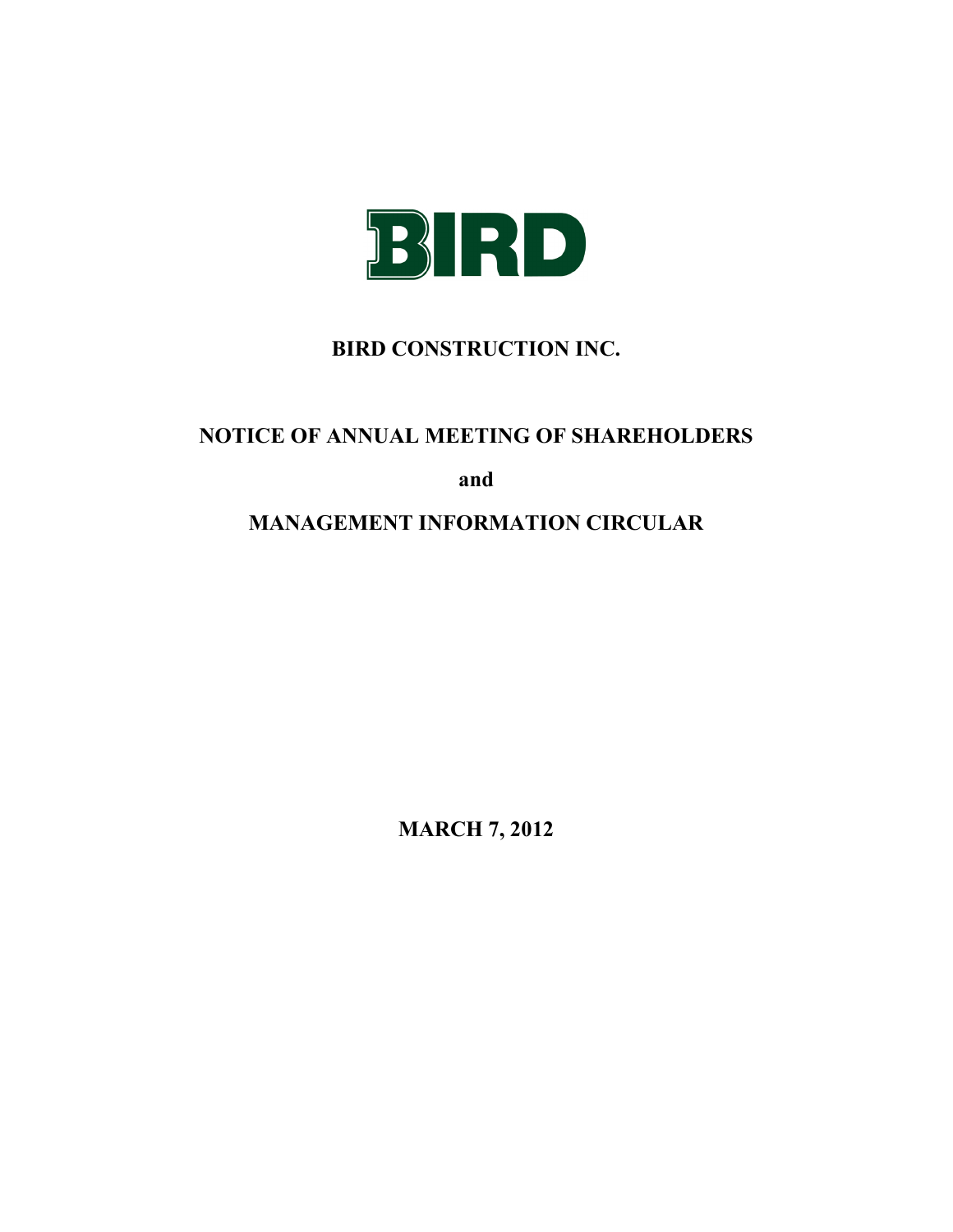

# **NOTICE OF ANNUAL MEETING OF SHAREHOLDERS**

# **to be held on May 14, 2012**

**NOTICE IS HEREBY GIVEN** that an annual meeting (the "**Meeting**") of the holders ("**Shareholders**") of shares ("**Shares**") of Bird Construction Inc. (the "**Company**" or "**Bird**") will be held at **The Fort Garry Hotel, 222 Broadway, Winnipeg, Manitoba** on **Monday, May 14, 2012 at 12:00 p.m.** (Central time) for the following purposes:

- (a) to receive the consolidated financial statements of Bird Construction Inc. for the year ended December 31, 2011 and the report of the auditors on those statements:
- (b) to elect eight Directors of the Company (the "**Directors**") for the ensuing year;
- (c) to appoint auditors for the ensuing year and to authorize the Directors to fix the remuneration to be paid to the auditors; and
- (d) to transact such further or other business as may properly come before the Meeting or any adjournment(s) or postponement(s) thereof.

Only holders of record of Shares at the close of business on March 30, 2012 will be entitled to vote at the Meeting, or any adjournment(s) or postponement(s) thereof.

Registered holders of Shares who are unable to attend the Meeting in person are requested to complete, date and sign the enclosed form of proxy and return it, in the envelope provided, to the Company's transfer agent, Computershare Investor Services, by delivering the proxy to Proxy Department, Computershare Investor Services (i) by mail to 100 University Ave.,  $9<sup>th</sup>$  floor, Toronto, Ontario, M5J 2Y1; or (ii) by phone at 1-866-732-VOTE (8683) Toll Free, or (iii) online at www.investorvote.com, so that it is received by 12:00 noon (Central time) on Thursday, May 10, 2012 (or at least 48 hours prior to the commencement of any reconvened meeting in the event of any adjournment(s) or postponement(s) thereof).

**If you are a non-registered holder of Shares and received these materials through your broker or through another intermediary, please complete and return the form of proxy or voting instruction form, as the case may be, provided to you in accordance with the instructions provided by your broker or intermediary, as applicable.**

DATED at Toronto, Ontario, this  $7<sup>th</sup>$  day of March 2012.

**By Order of the Directors of Bird Construction Inc.**

(signed) Paul A. Charette

Paul A. Charette Chair of the Board of Directors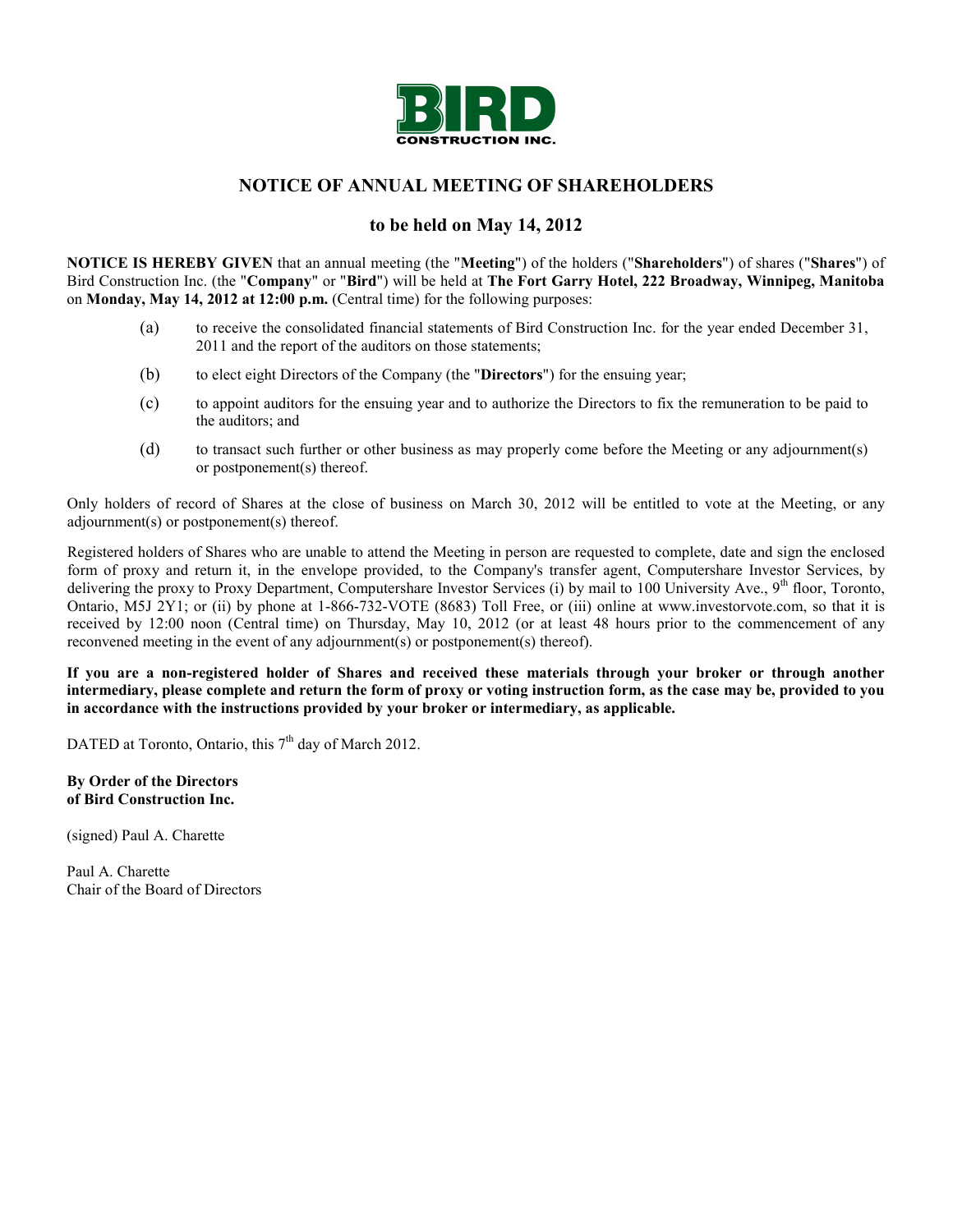# **BIRD CONSTRUCTION INC.**

# **MANAGEMENT INFORMATION CIRCULAR**

# **GENERAL PROXY MATTERS**

#### **Solicitation of Proxies**

**This management information circular (the "Circular") is furnished in connection with the solicitation of proxies by or on behalf of management of Bird Construction Inc. (the "Company" or "Bird").** References in this Circular to the annual meeting of the Company's shareholders ("**Shareholders**") to be held on Monday, May 14, 2012 (the "**Meeting**") include any adjournment(s) or postponement(s) thereof. Solicitations of proxies will be made primarily by mail, but may also be made by newspaper publication, in person or by telephone, fax or oral communication by directors, officers, employees or agents of the Company or its Subsidiaries who will be specifically remunerated therefore. All costs of solicitation will be borne by the Company.

#### **Appointment of Proxies**

Accompanying this Circular is a form of proxy for registered holders of common shares of the Company ("**Shares**"). The persons named in the enclosed form of proxy are representatives of the Directors and/or officers of the Company. **A Shareholder wishing to appoint a person (who need not be a Shareholder) to represent such Shareholder at the Meeting other than the persons designated in the accompanying form of proxy may do so either by inserting such person's name in the blank space provided in the form of proxy or by completing another form of proxy and, in either case, returning it in accordance with the instructions contained on the form of proxy.** A form of proxy must be received by Computershare Investor Services Inc. (the "**Transfer Agent**") at or prior to 12:00 noon (Central time) on Thursday, May 10, 2012, or if the Meeting is adjourned, not later than 48 hours (excluding Saturdays, Sundays and holidays) before any adjourned meeting. Failure to so deposit a form of proxy shall result in its invalidation.

Only registered holders of Shares, or the persons they appoint as their proxies, are permitted to vote at the Meeting. However, in many cases, Shares beneficially owned by a holder (a "Non-Registered Holder") are registered either:

- (i) in the name of an intermediary that the Non-Registered Holder deals with in respect of the Shares. Intermediaries include banks, trust companies, securities dealers or brokers, and trustees or administrators of self-administered RRSPs, RRIFs, RESPs and similar plans; or
- (ii) in the name of a clearing depository (such as CDS Clearing and Depository Services Inc. or "CDS").

In accordance with Canadian securities law, the Company has distributed copies of the Notice of Meeting, this Circular, the form of proxy, and the 2011 Annual Report (collectively, the "**meeting materials**") to CDS and intermediaries for onward distribution to Non-Registered Holders.

Intermediaries are required to forward meeting materials to Non-Registered Holders unless a Non-Registered Holder has waived the right to receive them. Typically, intermediaries will use a service company (such as Broadridge Investor Communications Solutions or "Broadridge") to forward the meeting materials to Non-Registered Holders.

Non-Registered Holders who have not waived the right to receive meeting materials will receive either a voting instruction form or, less frequently, a form of proxy. The purpose of these forms is to permit Non-Registered Holders to direct the voting of the Shares they beneficially own. Non-Registered Holders should follow the procedures set out below, depending on which type of form they receive:

(i) **Voting Instruction Form**. In most cases, a Non-Registered Holder will receive, as part of the meeting materials, a voting instruction form. If the Non-Registered Holder does not wish to attend and vote at the Meeting in person (or have another person attend and vote on the Shareholder's behalf), the voting instruction form must be completed, signed and returned in accordance with the directions on the form. Voting instruction forms sent by Broadridge permit the completion of the voting instruction form by telephone or through the internet at www.proxyvotecanada.com. If a Non-Registered Holder wishes to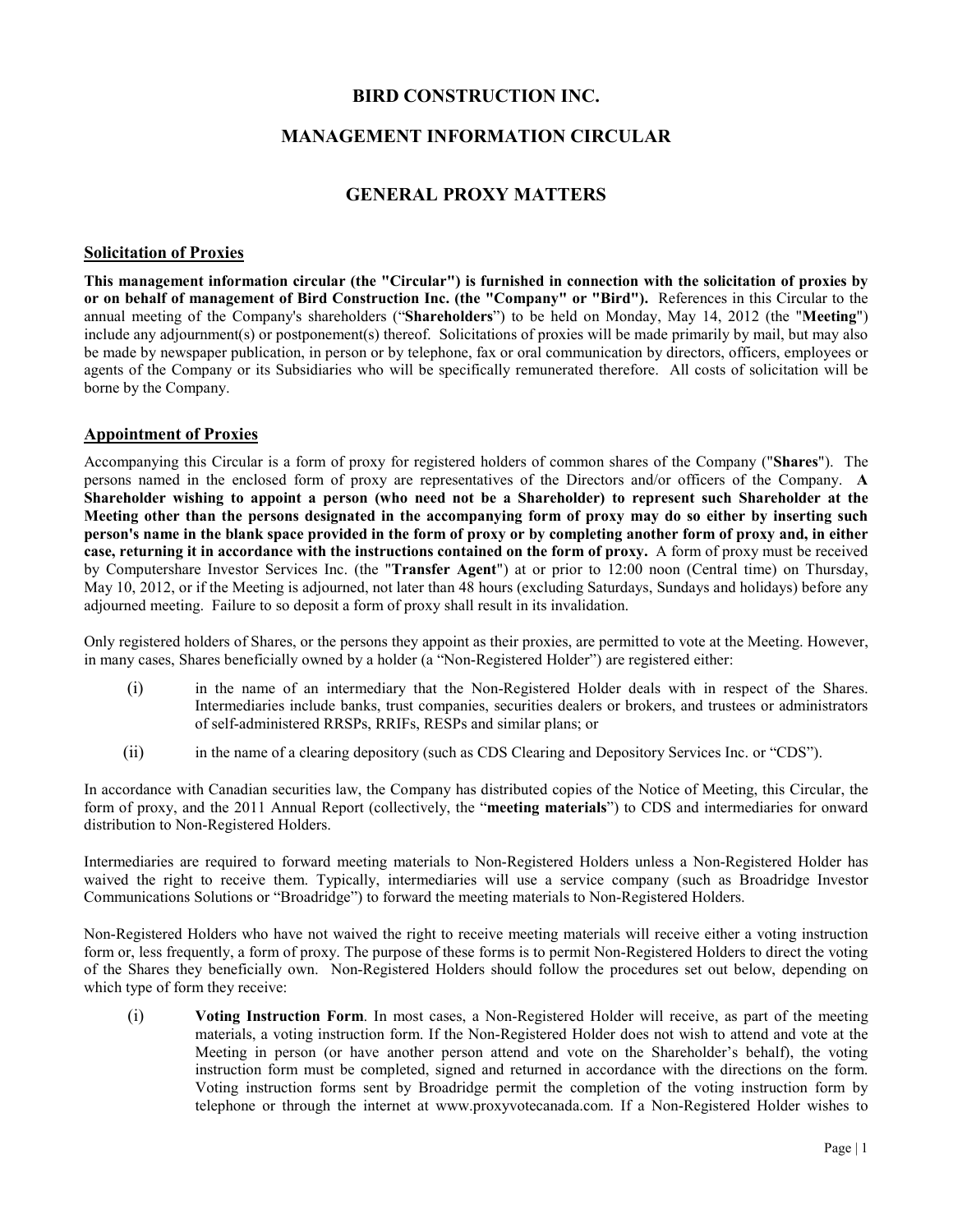attend and vote at the Meeting in person (or have another person attend and vote on the Shareholder's behalf), the Non-Registered Holder must complete, sign and return the voting instruction form in accordance with the directions provided and a form of proxy giving the right to attend and vote will be forwarded to the Non-Registered Holder; or

(ii) **Form of Proxy**. Less frequently, a Non-Registered Holder will receive, as part of the meeting materials, a form of proxy that has already been signed by the intermediary (typically by a facsimile, stamped signature) which is restricted as to the number of Shares beneficially owned by the Non-Registered Holder but which is otherwise not completed. If the Non-Registered Holder does not wish to attend and vote at the Meeting in person (or have another person attend and vote on the Shareholder's behalf), the Non-Registered Holder must complete the form of proxy and deposit it with Broadridge as described above. If a Non-Registered Holder wishes to attend and vote at the Meeting in person (or have another person attend and vote on the Shareholder's behalf), the Non-Registered Holder must strike out the names of the persons named in the proxy and insert the Non-Registered Holder's (or such other person's) name in the blank space provided.

### **Non-Registered Holders should follow the instructions on the forms they receive and contact their intermediaries promptly if they need assistance.**

# **Revocation of Proxies**

A registered Shareholder who has given a proxy may revoke the proxy by:

- (a) completing and signing a form of proxy bearing a later date and depositing it with the Transfer Agent as described above; or
- (b) depositing an instrument in writing executed by the Shareholder or by the Shareholder's attorney authorized in writing: (i) at the registered office of the Company at any time up to and including the last business day preceding the day of the Meeting, or any adjournment of the Meeting, at which the proxy is to be used, or (ii) with the Chair of the Meeting prior to the commencement of the Meeting on the day of the Meeting or any adjournment of the Meeting; or
- (c) in any other manner permitted by law.

A Non-Registered Holder may revoke a voting instruction form or a waiver of the right to receive meeting materials and to vote given to an Intermediary at any time by written notice to the Intermediary, except that an Intermediary is not required to act on a revocation of a voting instruction form or of a waiver of the right to receive materials and to vote that is not received by the Intermediary at least seven days prior to the Meeting.

The Board of Directors has fixed the record date for the Meeting as the close of business on **March 30, 2012** (the "**Record Date**"). Each holder of record of Shares as at the Record Date is entitled to receive notice of, to attend and to one vote at the Meeting, or any adjournments or postponements thereof, in respect of each Common Share held on all matters proposed to come before the Meeting.

### **Signature of Proxy**

A form of proxy must be executed by the Shareholder or his attorney authorized in writing, or if the Shareholder is a corporation, the form of proxy should be signed in its corporate name under its corporate seal by an authorized officer whose title should be indicated. A proxy signed by a person acting as attorney or in some other representative capacity should reflect such person's capacity following his signature and should be accompanied by the appropriate instrument evidencing qualification and authority to act (unless such instrument has been previously filed with the Company).

# **Voting of Proxies**

The persons designated in the enclosed form of proxy will vote or withhold from voting the Shares in respect of which they are appointed by proxy on any ballot that may be called for in accordance with the instructions of the Shareholder as indicated on the proxy and, if the Shareholder specifies a choice with respect to any matter to be acted upon, the Shares will be voted accordingly. **In the absence of any specification, the Shares represented by properly completed and executed proxies in favour of the management proxy nominees named in the form of proxy will be voted "FOR" each of the matters to be voted on by Shareholders as follows:**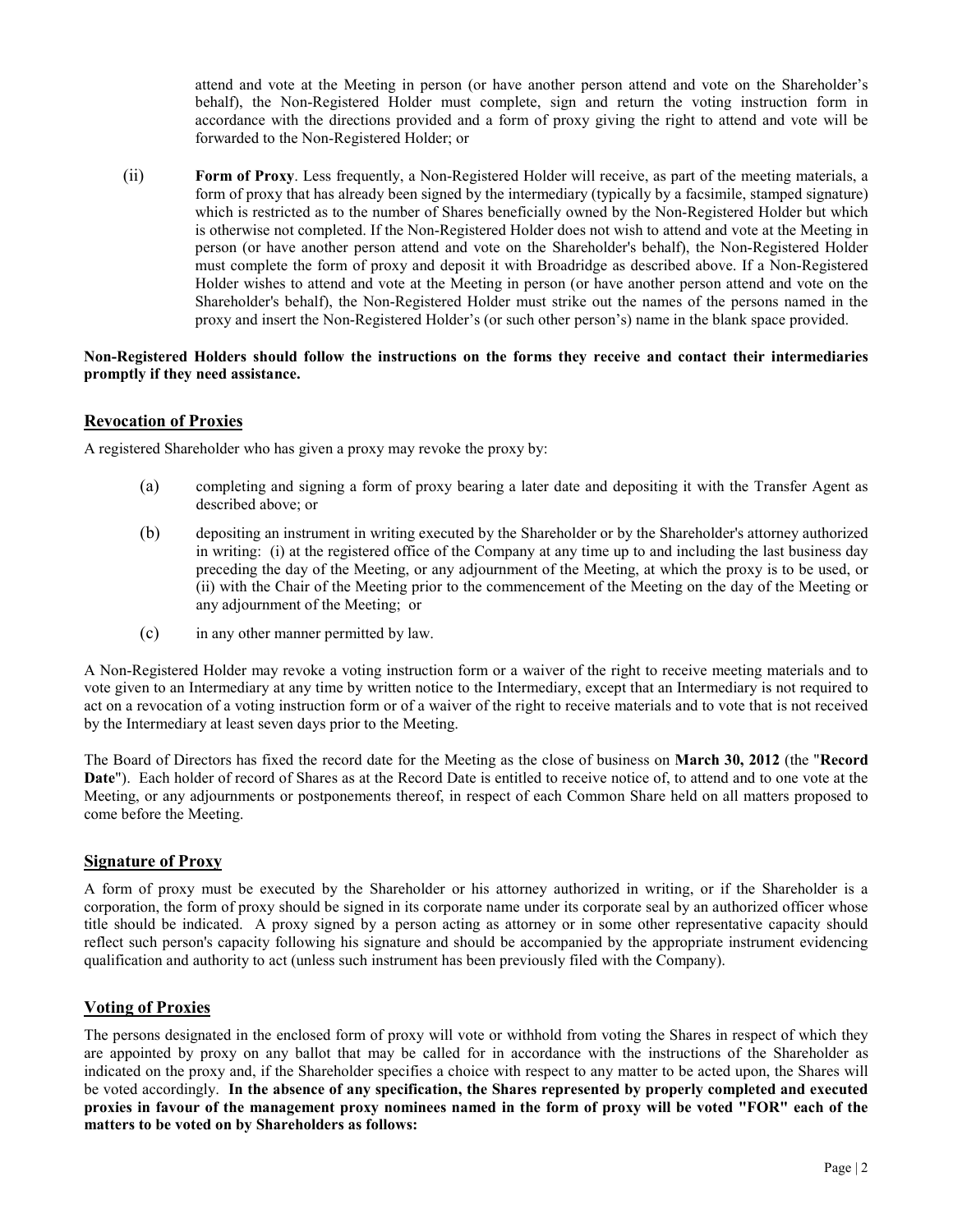- **"FOR"** the election of the eight nominees as Directors for the ensuing year;
- **"FOR"** the appointment of KPMG LLP as the auditors of the Company for the ensuing year and the authorization of the Directors to fix their remuneration; and

**The persons appointed under the form of proxy are conferred with discretionary authority with respect to amendments or variations of those matters specified in the form of proxy and Notice of Meeting and with respect to any other matters which may be properly brought before the Meeting. In the event that amendments or variations to the matters identified in the Notice of Meeting are properly brought before the Meeting, it is the intention of the persons designated in the enclosed form of proxy to vote in accordance with their best judgment on the matter or business.** At the time of printing this Circular, the Directors knew of no such amendment, variation, or other matter.

# **Voting Shares and Principal Holders Thereof**

As at April 2, 2012, 42,153,846 shares were issued and outstanding.

To the knowledge of the Directors and as of the date of this Circular, there are no persons or companies who beneficially own, directly or indirectly, or exercise control or direction over, shares carrying more than 10% of the voting rights attached to the Shares of the Company.

# **Procedure and Votes Required**

The vote required at the Meeting to approve (i) the appointment of auditors of the Company and authorization of the Directors to fix the remuneration to be paid to the auditors; and (ii) the election of the Directors is the affirmative vote of the holders of not less than a majority of the Shares represented at the Meeting, whether in person or represented by proxy.

# **MATTERS TO BE ACTED UPON AT THE MEETING**

# **Financial Statements**

The audited consolidated financial statements of Bird Construction Inc. for the year ended December 31, 2011 and the auditor's report on those statements were mailed to the Shareholders with the Notice of Meeting and this Circular and will be presented at the Meeting.

# **Election of Directors**

Mr. J. Urban Joseph has indicated his intention to retire as a Director immediately prior to the Meeting and will not stand for re-election. As a result, the Board of Directors has determined that, following such resignation, the number of Directors of the Company will be fixed at eight. The eight nominees proposed for election as directors ("**Directors**") are all current Directors and are listed below. All nominees have established their eligibility and willingness to serve as Directors. Directors will be elected for a term ending at the Company's next annual meeting or until their successors are elected or appointed.

Unless otherwise indicated, the persons designated in the form of proxy intend to vote for the election of the nominees listed below. If for any reason at the time of the Meeting any of the nominees are unable to serve, and unless otherwise specified, it is intended that the persons designated in the form of proxy will vote in their discretion for a substitute nominee or nominees.

### *Policy on Majority Voting*

On November 8, 2010, the Directors approved the implementation of a majority voting policy in respect of the election of Directors. Accordingly, if any nominee for election as a Director receives, from the Shares voted at the Meeting in person or by proxy, a greater number of Shares withheld than Shares voted in favour of his or her election (a "**Majority Withheld Vote**"), the Director must promptly tender his or her resignation to the Chair, to take effect on acceptance by the Board.

The Human Resources, Safety and Governance Committee (the "**HRS&G Committee**") of the Board will expeditiously consider the Director's offer to resign and make a recommendation to the Board whether to accept it. Within 90 days of the Meeting, the Board will consider the recommendation of the HRS&G Committee and, in so doing, may take into account the factors considered relevant by the HRS&G Committee and such additional information and factors that the Board considers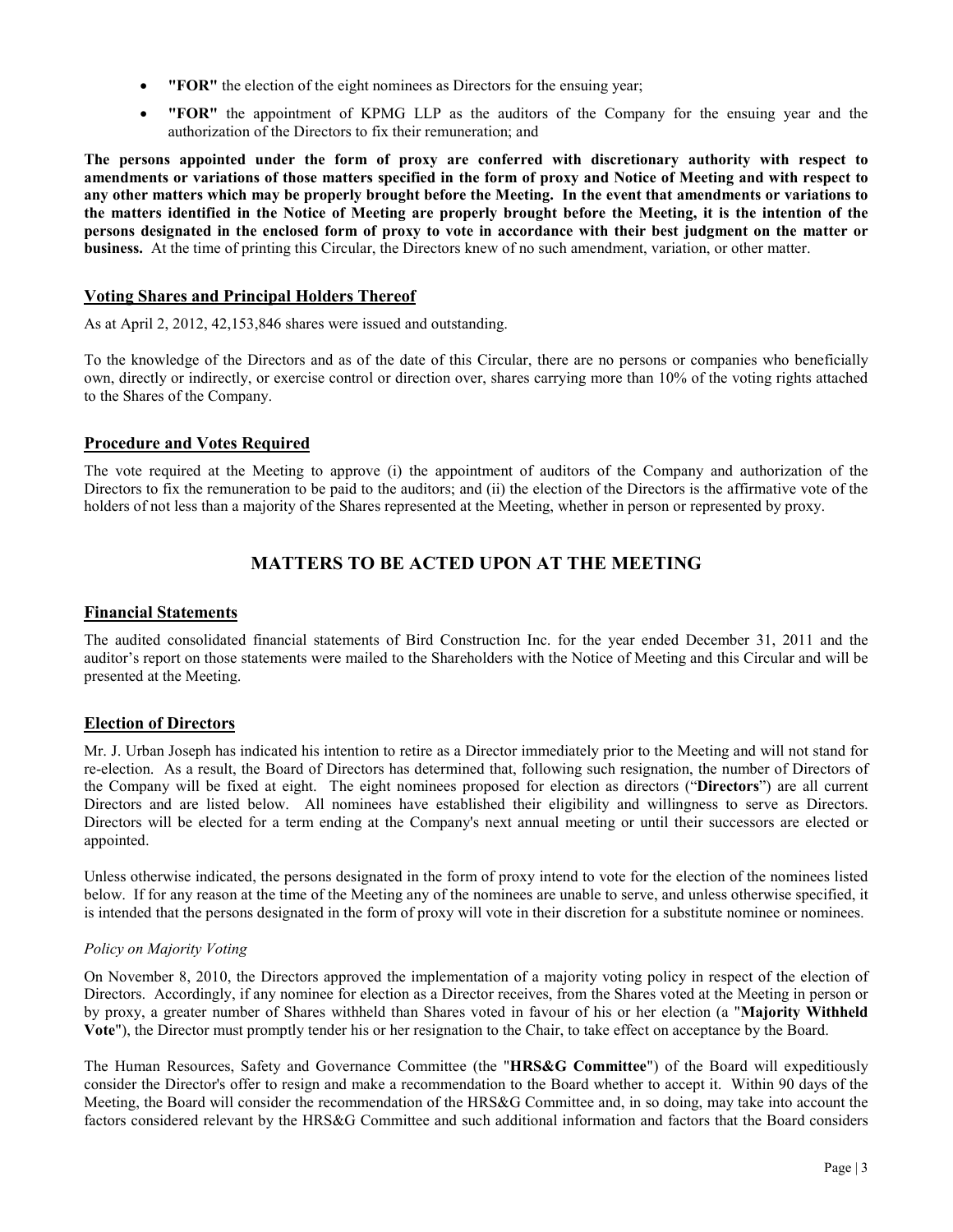to be relevant. Following the decision of the Board, the Board shall promptly disclose, by way of press release, its decision whether to accept or reject the Director's resignation, including the reasons for rejecting the resignation, if applicable.

This policy does not apply to a contested election of Directors, that is, where the number of nominees exceeds the number of Directors to be elected. Any Director who tenders his or her resignation will not participate in the deliberations of the Committee or the Board regarding whether the resignation should be accepted.

#### *Nominees for Election to Board of Directors*

The following individuals are proposed as nominees for election as Directors until the next annual meeting of Shareholders or until such Director resigns or is replaced in accordance with the Company's by-laws and applicable law. A majority of the following nominees for election as Directors are independent. The information set out below includes the number of Shares beneficially owned, directly or indirectly, or over which control or direction is exercised, by each Director. The information concerning shareholdings has been provided by each of the nominees. For additional information regarding the experience of each Director and biographical information, see "Corporate Governance" below.

| <b>Name and Municipality</b><br>of Residence         | <b>Position</b>                                                                          | Principal Occupation <sup>(1)</sup>                                                                                                   | <b>Director</b><br>Since $(4)$ | <b>Shares</b><br><b>Beneficially</b><br>Owned or<br>Controlled |
|------------------------------------------------------|------------------------------------------------------------------------------------------|---------------------------------------------------------------------------------------------------------------------------------------|--------------------------------|----------------------------------------------------------------|
| J. Richard Bird<br>Calgary, Alberta<br>Canada        | Director <sup><math>(2)</math><math>(3)</math></sup>                                     | Executive Vice President, Chief<br>Financial Officer and Corporate<br>Development, Enbridge Inc., an<br>energy transportation company | 1987                           | 820,989                                                        |
| Paul A. Charette<br>Oakville, Ontario<br>Canada      | Director <sup>(2)(3)</sup><br>Chair of the Board of<br><b>Directors</b>                  | Chair of the Board                                                                                                                    | 1991                           | 150,000                                                        |
| D. Greg Doyle<br>Winnipeg, Manitoba<br>Canada        | Director $(2)(3)$<br>Audit Committee Chair                                               | Corporate Director                                                                                                                    | 2003                           | 55,500                                                         |
| Bonnie D. DuPont<br>Calgary, Alberta<br>Canada       | Director $(2)$ $(3)$                                                                     | Corporate Director                                                                                                                    | 2011                           | 4,500                                                          |
| Ronald D. Munkley,<br>Toronto, Ontario<br>Canada     | Director $(2)$ $(3)$                                                                     | Corporate Director                                                                                                                    | 2011                           | 10,000                                                         |
| Paul R. Raboud<br>Toronto, Ontario<br>Canada         | Director<br>Vice Chair of Bird<br>Construction Inc.                                      | Vice Chair of Bird Construction<br>Inc.                                                                                               | 2008                           | 210,648                                                        |
| Tim J. Talbott<br>Woodbridge, Ontario<br>Canada      | Director<br>President and Chief<br><b>Executive Officer of Bird</b><br>Construction Inc. | President and Chief Executive<br>Officer of Bird Construction Inc.                                                                    | 2010                           | 675,666                                                        |
| Arni C. Thorsteinson<br>Winnipeg, Manitoba<br>Canada | Director $(2)(3)$                                                                        | President, Shelter Canadian<br>Properties Limited, a real estate<br>development and management<br>company                             | 1991                           | 103,500                                                        |

Notes:

<sup>(1)</sup> Each of the above-named Directors are considered to be independent of management of the Company, except Paul R. Raboud who holds the position of Vice Chair of Bird Construction Inc. effective June 30, 2010, and Tim J. Talbott who was appointed President and Chief Executive Officer of Bird Construction Inc. effective June 30, 2010. A majority of the Directors are independent.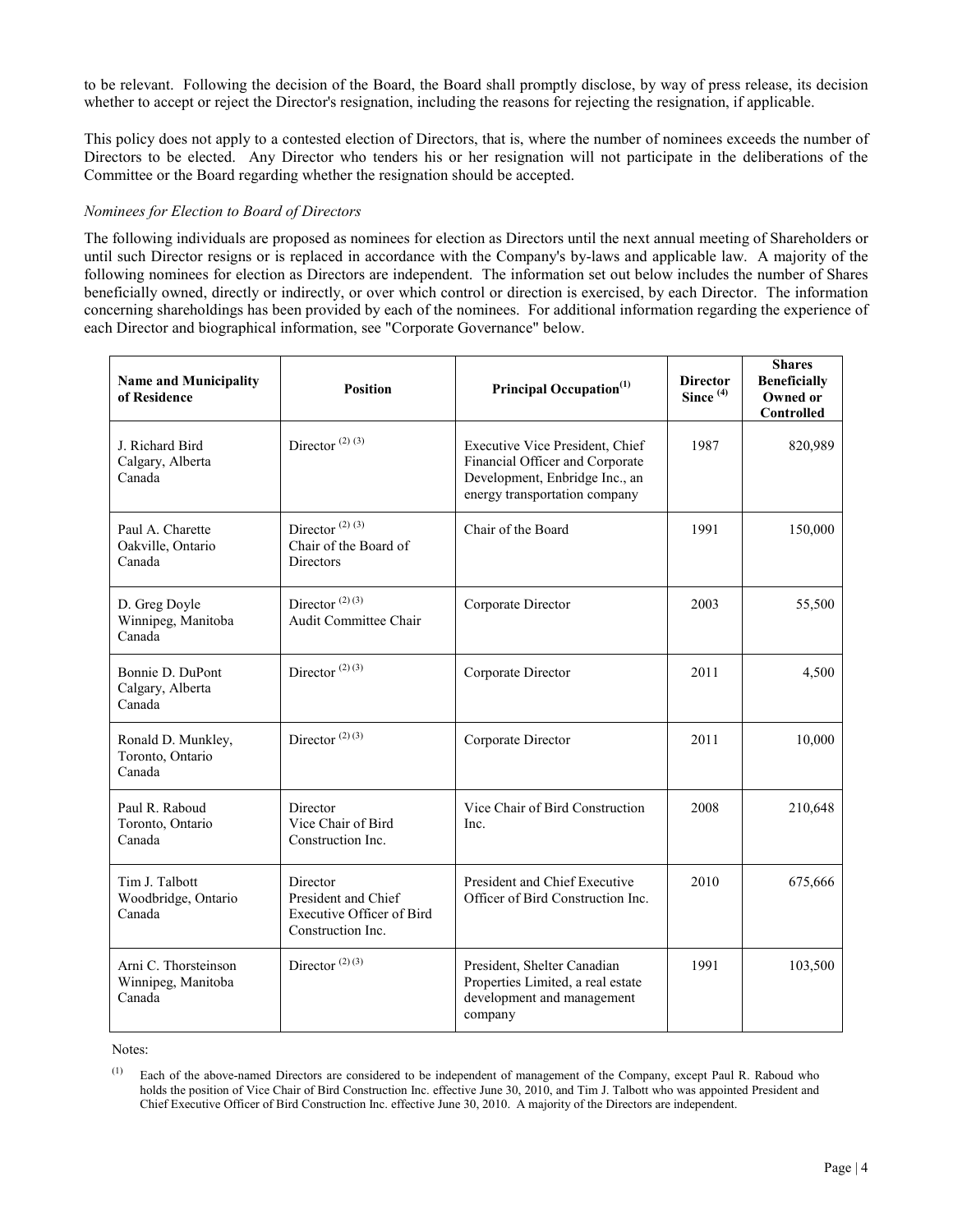- (2) Member of the Company's Audit Committee (Chair D. Greg Doyle). Paul A. Charette and Ronald D. Munkley were appointed members of the Audit Committee effective October 7, 2011.
- (3) Member of the HRS&G Committee (Current Chair J. Urban Joseph**;** Incoming Chair Bonnie D. DuPont). Paul A. Charette and Ronald D. Munkley were appointed members of the HRS&G Committee effective October 7, 2011.
- (4) Includes period of time served as a Trustee of Bird Construction Income Fund and as a Director of Bird Construction Company Limited, the predecessors to the Company.

The Board of Directors has a Human Resources, Safety and Governance ("HRS&G") Committee. The committee members' names are listed in the above table (see footnote 3).

The Board of Directors has an Audit Committee. The Audit Committee mandate is included in the appendices to the Company's Annual Information Form dated March 7, 2012. The committee members' names are listed in the above table (see footnote 2). The Company's Audit Committee has also established a policy on the scope of services that may be provided by the Company's external auditors and a hiring policy with respect to persons previously employed by the Company's external auditors.

### **Appointment of Auditor**

The Board of Directors and management of the Company recommend that KPMG LLP be re-appointed as auditors of the Company for the 2012 fiscal year at remuneration to be fixed by the Directors. KPMG LLP has served as auditors of the Company or one of its predecessors for over 40 years. **In the absence of contrary instructions, the Directors and/or officers named as proxyholders in the enclosed proxy intend to vote FOR the appointment of KPMG LLP as auditors, to hold office for a one-year term at remuneration to be fixed by the Directors.**

Information regarding the Company's audit committee and its members is contained in the Company's Annual Information Form dated March 7, 2012. Specifically, please refer to the sections in the Annual Information Form entitled "Directors and Executive Officers", "Audit Committee Information" and "Appendix A – Audit Committee Charter".

# **CORPORATE GOVERNANCE**

The Board of Directors of the Company is elected by the Shareholders and is responsible for the stewardship of the investments and affairs of the Company in accordance with obligations under the Company's articles of incorporation, bylaws and applicable law.

Within its stewardship responsibility, the Board of Directors' role is to preserve and enhance the viability of the Company and to ensure that it is managed with a view to the best interests of the Company. The Board of Directors delegates the responsibility for the day-to-day conduct of business to the management of the Company, through its Chief Executive Officer, within a policy and budget framework established by the Board of Directors. In executing their responsibilities, each of the members of the Board of Directors is entitled to rely in good faith on the advice, reports and opinions of management of the Company.

The Board of Directors has adopted, as their approach to corporate governance, the guidelines set out in National Policy 58-201 "Corporate Governance Guidelines". Also see Schedule A — *Corporate Governance Guidelines and Board of Directors Mandate*.

Prior to January 1, 2011, Bird Construction Income Fund (the "**Fund**") was the publicly-listed parent entity of the Bird group of companies. Pursuant to a plan of arrangement completed on January 1, 2011, the Fund converted to a corporate structure under the Company. For ease of reference, the terms Board of Directors and Directors are used throughout this Circular; however, in relation to periods prior to January 1, 2011, these references should be construed to mean the Board of Trustees and Trustees of the Fund.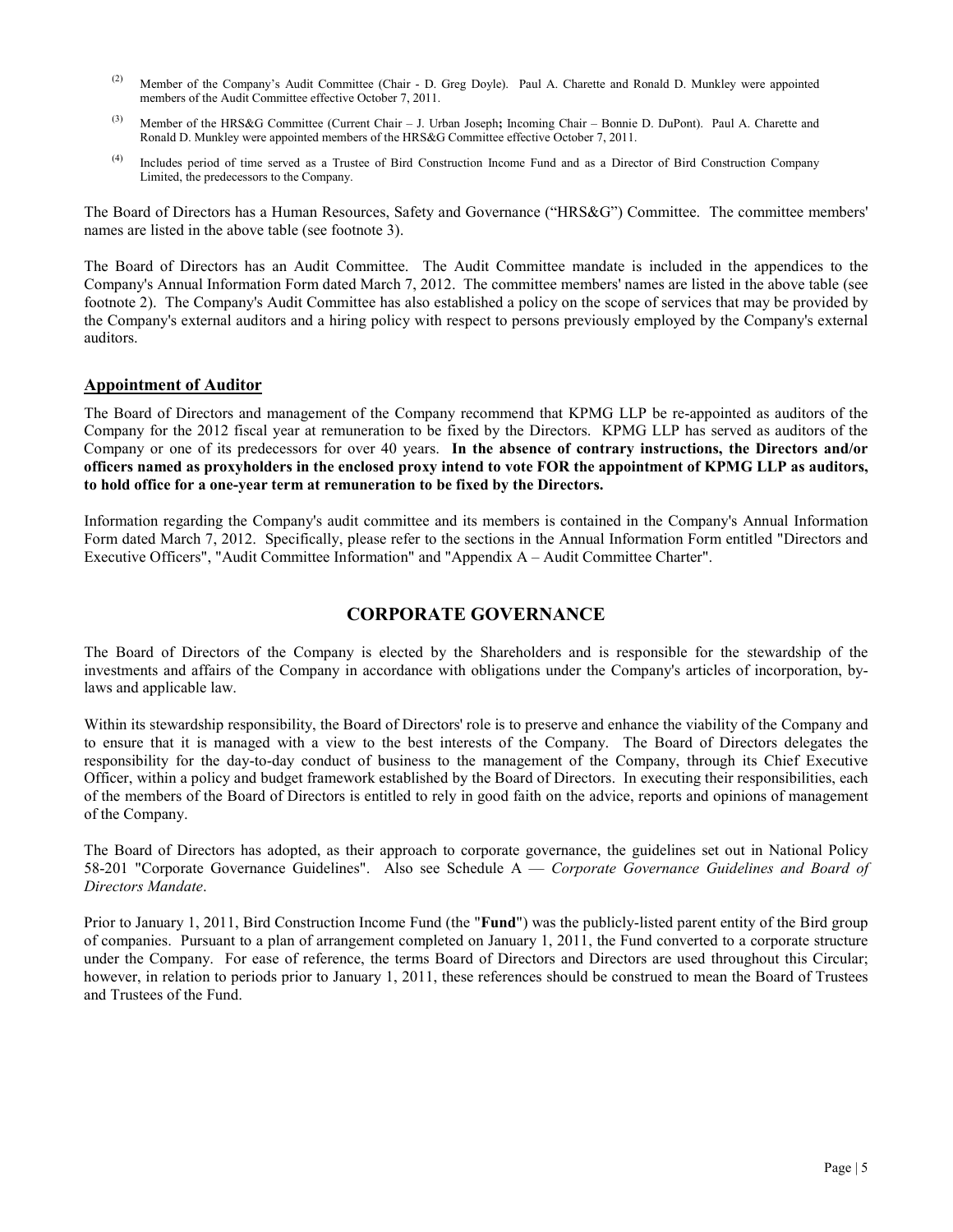# **Director Biographies**

Brief biographies of the current Directors follow:

*J. Richard Bird* is Executive Vice President, Chief Financial Officer and Corporate Development of Enbridge Inc. where he is responsible for all financial affairs of the company and corporate planning, mergers and acquisitions, and corporate development. Prior to his current appointment at Enbridge, Mr. Bird served as Vice President and Treasurer, followed by Senior Vice President, Corporate Planning and Development, followed by Group Vice President, Transportation, followed by Group Vice President, Transportation North, followed by Executive Vice President, Liquids Pipelines. Mr. Bird joined Enbridge in 1995 after holding senior financial and corporate development executive positions at a number of other public companies. Mr. Bird is also on the Board of Directors or Trustees of the following public companies: Enbridge Pipelines Inc., Enbridge Gas Distribution Inc., Enbridge Income Fund Holdings Inc., and Gaz Metro Inc. Mr. Bird was named Canada's CFO of the Year for 2010. Mr. Bird holds a Bachelor of Arts degree from the University of Manitoba, and a Masters of Business Administration and Ph.D. from the University of Toronto.

*Paul A. Charette* is the Chair of the Board of Directors. He joined Bird in 1976 as a Project Coordinator and progressed to President and Chief Operating Officer in 1988 and to President and Chief Executive Officer in 1991. Mr. Charette was also appointed as Chair of the Board in 2001. In September 2008, Mr. Charette retired from his position as Chief Executive Officer of Bird. He is a director of the Association of Canadian Community Colleges and a director of the Construction Sector Council, and he is the past chair of the Canadian Construction Association ("CCA"). In 2004, Mr. Charette was named the Ontario Entrepreneur of the year in Real Estate/Construction by Ernst & Young LLP. In 2010, Mr. Charette was chosen as CCA's Person of the Year. Mr. Charette has a diploma in Civil Technology from Red River College in Winnipeg, Manitoba.

*D. Greg Doyle* is a former partner of KPMG LLP. He joined KPMG LLP (formerly Peat Marwick) in 1974, was elected as a Partner in 1982 and Managing Partner of the Winnipeg office in 1985. In 1997, Mr. Doyle transferred to Warsaw, Poland and served as Senior Partner at KPMG Polska until he retired in 2003. During his time in Poland, Mr. Doyle also served as the member of the Board of KPMG Europe and the management committee of KPMG Central and Eastern Europe. He is also a director of Huntingdon Capital Corp. and Chair of their audit committee. Mr. Doyle holds a Bachelor of Science and Bachelor of Commerce from the University of Manitoba and is a Chartered Accountant (Manitoba Institute).

*Bonnie D. DuPont* was appointed as a Director effective January 1, 2011. Ms. DuPont retired recently from Enbridge Inc. where she served for 12 years as the senior executive responsible for information technology, human resources, public and government affairs, corporate governance matters, and corporate social responsibility (CSR). She holds a Bachelor's degree (Great Distinction) from the University of Regina and earned her Master's degree at the University of Calgary. She is a member of the Institute of Corporate Directors, and a 2006 graduate of the ICD Corporate Directors' Education Program. She is also a Certified Human Resources Professional (CHRP) and is a member of the International Women's Forum (IWF). Ms. DuPont was named to the Top 100 Most Powerful Women in Canada list each year from 2001 to 2006 and in 2007 was inducted into the Top 100 Hall of Fame. In 2008, she was presented with an Honorary Doctor of Laws from the University of Regina and in 2011, was presented with an Honorary Bachelors Degree in Technology by the Southern Alberta Institute of Technology. Ms. DuPont also serves on the boards of Viterra Inc., SilverBirch Energy, the Bank of Canada and the University of Calgary, where she chairs the Safety, Health, Environment and Sustainability Committee, the Governance and Compensation Committee, the Human Resources and Compensation Committee, and the Human Resources and Governance Committee, respectively. In addition, she provides executive coaching services to several large Canadian organizations.

*J. Urban Joseph, O.C.* is a former Vice Chair of the Toronto-Dominion Bank. He is also a director of First Nations Bank of Canada, as well as a number of privately-held companies. Mr. Joseph is an Officer of the Order of Canada. He holds an Honours Business Administration and Masters of Business Administration from the University of Western Ontario, an Associates in Arts degree from the University of Saskatchewan, a Doctor of Humanities, *honoris causa,* Wolfe's, the University of King's College, and is a Fellow of the Institute of Canadian Bankers.

*Ronald D. Munkley* was appointed as a Director in October 2011. He retired in 2009 as Vice Chair and Head of the Power and Utility Business of CIBC World Markets where he had acted as advisor on most Canadian utility and independent power transactions since joining CIBC World Markets in 1998. Mr. Munkley was named as a top Global Investment Banker by Brendan Wood International in 2008/9. Prior to 1998, Mr. Munkley was employed at Enbridge Consumers Gas for 27 years, culminating as Chair, President and Chief Executive Officer. He led Consumers Gas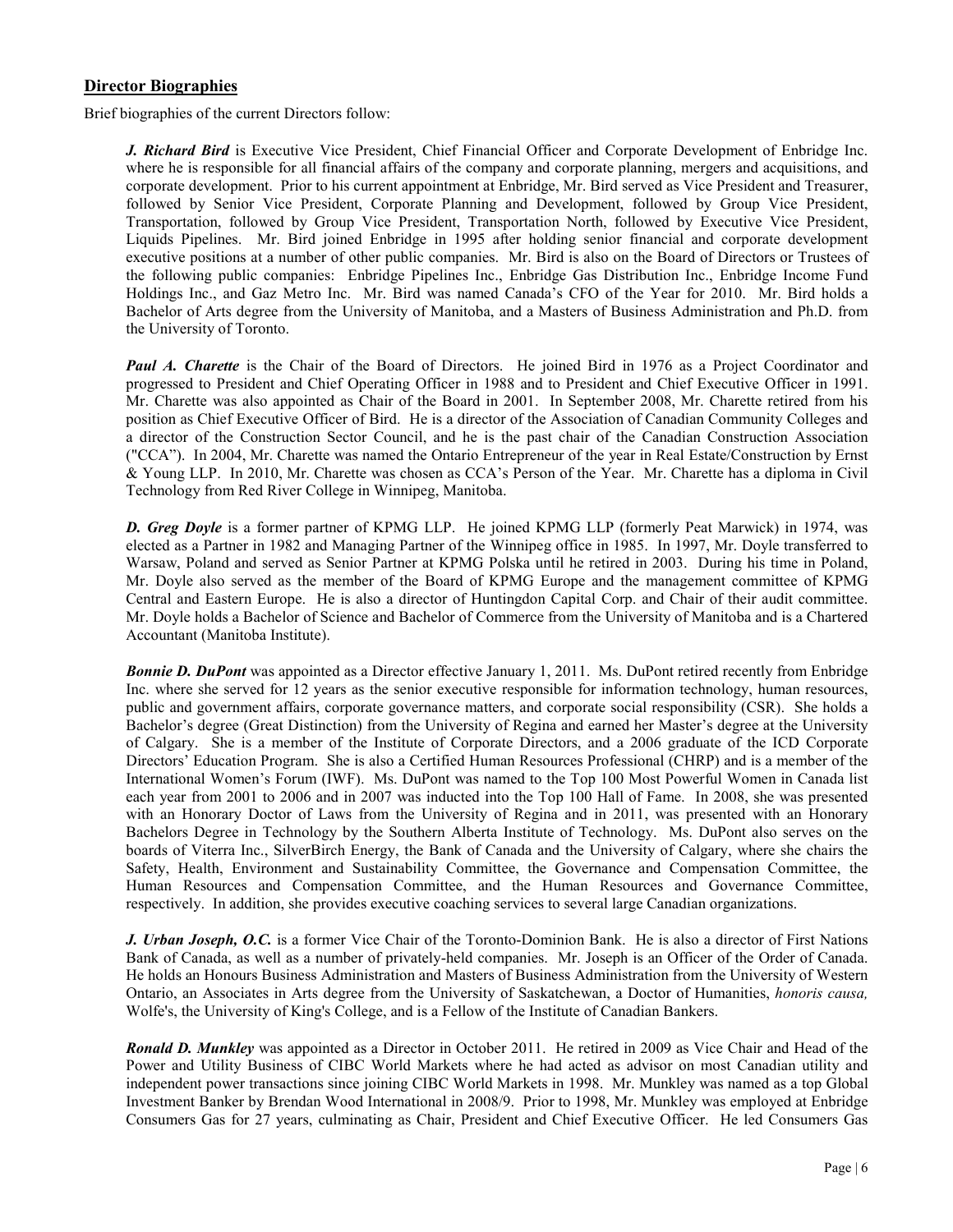through deregulation and restructuring in the 1990s. Mr. Munkley is also a Director of Fortis Inc. and he is the Lead Director at Greystone Capital Management Inc. He holds a B.Sc. Hons. (Eng.) from Queens University and PDO certification from the Canadian Securities Institute.

*Paul R. Raboud* is the Vice Chair of Bird Construction Inc. Mr. Raboud was appointed as a Director in September 2008. He obtained a Bachelor of Science in Civil Engineering from the University of Alberta where he was awarded the gold medal in civil engineering. He earned a Masters of Science in Civil Engineering from the University of Washington and an MBA from the University of Alberta. He is a registered Professional Engineer with the Association of Professional Engineers of Ontario. Mr. Raboud joined Bird in 1984 in the Toronto office. He progressed through Bird as a field engineer, estimator, project manager and assistant branch manager. In 1990, he was appointed manager of the Vancouver Branch, and in 2000, returned to the corporate office in Toronto as Executive Vice President. He was appointed President and Chief Operating Officer in March 2006 and appointed Chief Executive Officer in September 2008. In June 2010, Mr. Raboud stepped down from his position as Chief Executive Officer into the role of Vice Chair of the Company. Mr. Raboud is a director of the Ontario General Contractors Association.

*Tim J. Talbott* is the President and Chief Executive Officer of Bird Construction Inc. Mr. Talbott was appointed as a Director in May 2010. He obtained a Bachelor of Science in Civil Engineering at the University of Alberta in 1981. He joined Bird in 1982 and has progressed through the positions of project coordinator, project manager, production manager, assistant branch manager, branch manager and vice president to the position he currently holds. He is a registered Professional Engineer with the Association of Professional Engineers of Manitoba. Mr. Talbott is past Vice Chair of the Construction Labour Relations Association of Manitoba and a past director of the Winnipeg Construction Association. He is also a member of the Canadian Society of Civil Engineers.

*Arni C. Thorsteinson* has been the President of Shelter Canadian Properties Limited, a diversified real estate development and management company, since 1990. He joined a predecessor company in 1976. He is also a director or trustee of Lanesborough Real Estate Investment Trust, Temple Real Estate Investment Trust and Onex Corporation. Mr. Thorsteinson holds a Bachelor of Commerce (Honours) and a Doctor of Laws, *honoris causa*, from the University of Manitoba and a Chartered Financial Analyst designation.

### **Corporate Cease Trade Orders or Bankruptcies**

Except as outlined below, to the knowledge of the Company, within the past 10 years, no proposed Directors or executive officers of Bird Construction Inc. have (a) served as a director, chief executive officer or chief financial officer of any company that was subject to a "cease trade" or similar order, or an order denying the relevant company access to any exemption under securities legislation, which remained in effect for more than 30 consecutive days (an "**Order**"), and that was issued (i) while the proposed nominee was acting as director, chief executive officer or chief financial officer, or (ii) after the proposed nominee ceased to be a director, chief executive officer or chief financial officer and which resulted from an event that occurred while the proposed nominee was a director, chief executive officer or chief financial officer, (b) served as a director or executive officer of any company that, while the proposed nominee was acting in that capacity, or within a year after the proposed nominee ceased to act in that capacity, became bankrupt, made a proposal under any legislation relating to bankruptcy or insolvency or was subject to or instituted any proceedings, arrangement or compromise with creditors or had a receiver, receiver manager or trustee appointed to hold the company's assets, or (c) become bankrupt, made a proposal under any legislation relating to bankruptcy or insolvency, or become subject to or instituted any proceedings, arrangement or compromise with creditors, or had a receiver, receiver manager or trustee appointed to hold his or her assets.

Mr. Thorsteinson is now and has in the past ten years been a Chief Executive Officer of certain non-publicly-traded limited partnerships and other entities that were the subject of cease trade orders issued by securities regulatory authorities in certain provinces of Canada, including Alberta, British Columbia, Ontario and Quebec, resulting generally from a failure to file financial statements or a failure to comply with disclosure obligations. Certain entities against which these orders were issued are now no longer active or, in other cases, Mr. Thorsteinson's involvement with such entities has ceased. In other cases, certain of these entities have now been able to obtain discretionary relief from filing requirements; however, this relief does not apply to prior transgressions, and therefore, in some cases, these orders remain in force. To obtain information regarding cease trade orders issued by a particular securities regulatory authority, investors should contact the securities regulatory authorities that issued the orders.

The foregoing information, not being within the knowledge of Bird Construction Inc., has been furnished by the respective proposed and current Directors and executive officers of Bird Construction Inc.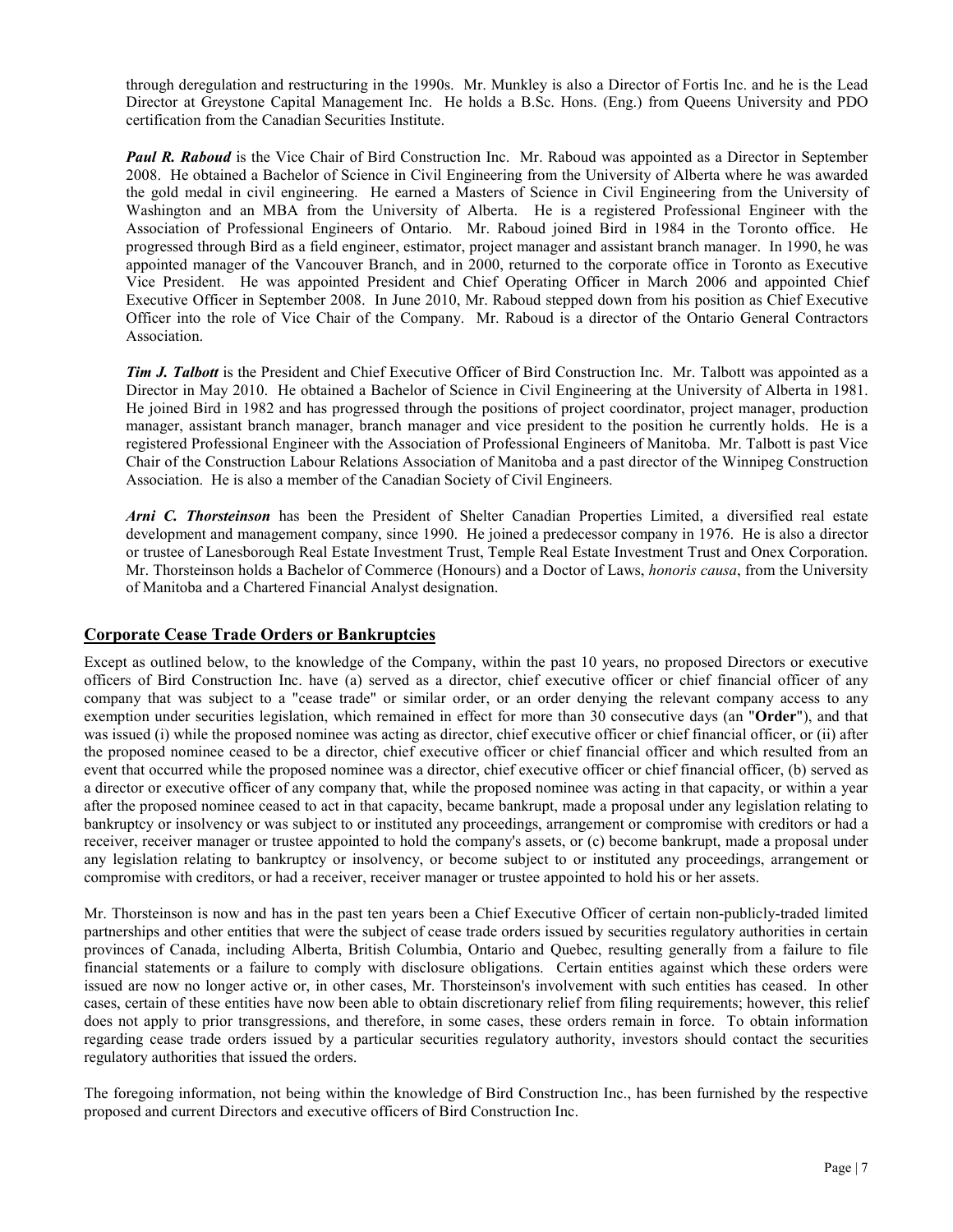# **Penalties or Sanctions**

Except as outlined above under "Corporate Cease Trade Orders or Bankruptcies", to the knowledge of the Company, no proposed director or executive officer of Bird Construction Inc., nor any personal holding company thereof owned or controlled by them; (i) has been subject to any penalties or sanctions imposed by a court relating to securities legislation or by a securities regulatory authority or has entered into a settlement agreement with a securities regulatory authority, or (ii) has been subject to any other penalties or sanctions imposed by a court or regulatory body that would likely be considered important to a reasonable investor in making an investment decision.

# **Personal Bankruptcies**

To the knowledge of the Company, in the last ten years, no proposed Director or executive officer of Bird Construction Inc., nor any personal holding company thereof owned or controlled by them, has become bankrupt, made a proposal under any legislation relating to bankruptcy or insolvency, has become subject to or instituted any proceedings, arrangement or compromise with creditors, or had a receiver, receiver manager or trustee appointed to hold his or her assets or the assets of his or her holding company.

# **Meetings of the Board of Directors**

The Board of Directors meets at least once in each quarter, with additional meetings held when appropriate. Meetings of the Board may be held by teleconference or other electronic means, as needed to discharge their responsibilities, but in most instances these meetings are in person. The Board of Directors also meets annually to review and approve the business plan of the Company.

Time is allocated at each Board of Directors meeting for the independent Directors to meet without management of Bird present. The Audit Committee and the HRS&G Committee follow a similar practice at each of their meetings. During 2011, ten (10) Board of Directors meetings were held, four (4) Audit Committee meetings were held and four (4) HRS&G Committee meetings were held and at each such meeting, time was allocated for the independent Directors to meet without management present.

# **Chair**

The Chair of the Board of Directors, Paul A. Charette, became an independent Director effective September 2, 2011, as he retired as Chief Executive Officer of the Company on September 2, 2008.

The duties and responsibilities for the position of Chair include the following:

- i. Establishing procedures to govern the Board's work including the location and time of meetings of the Board and the procedures to be followed with respect to meetings of the Board, including determining who may be present at such meetings in addition to the Directors and the Corporate Secretary;
- ii. Ensuring the Board has adequate resources, especially by way of full, timely and relevant information to support its decision-making requirements;
- iii. Working with the chairs of the Board committees to coordinate the schedule of meetings for such committees;
- iv. Ensuring that delegated committee functions are carried out and reported to the Board;
- v. Attending, as required, all meetings of Board committees;
- vi. Meeting periodically with the Corporate Secretary to review governance issues including the level of communication between management and the Board; and
- vii. Carrying out such other duties as may be reasonably requested by the Board as a whole, depending on its evolving needs and circumstances.

# **Meeting Attendance**

During the year ended December 31, 2011, the Directors had the following attendance record at Board and committee meetings: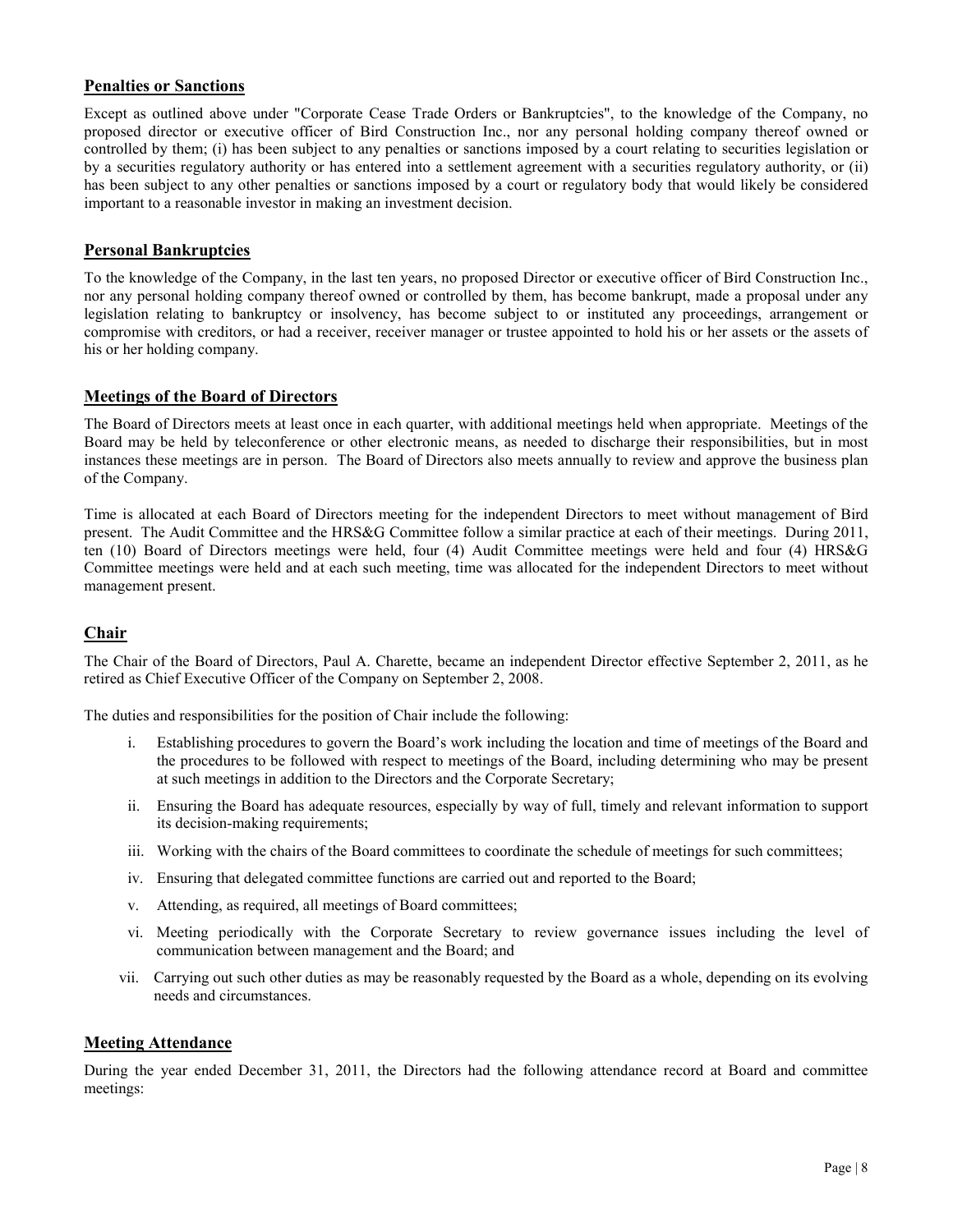| <b>Director</b>                      | <b>Board of Directors</b><br><b>Meetings Attended</b> | <b>Audit Committee</b><br><b>Meetings Attended</b> | <b>Human Resources,</b><br><b>Safety &amp; Governance</b><br><b>Committee Meetings</b><br><b>Attended</b> |
|--------------------------------------|-------------------------------------------------------|----------------------------------------------------|-----------------------------------------------------------------------------------------------------------|
| Total meetings in 2011               | 10                                                    | 4                                                  | 4                                                                                                         |
| J. Richard Bird                      | 9                                                     | 3                                                  | 3                                                                                                         |
| Hon. J. Judd Buchanan <sup>(1)</sup> | 1 (Lead Director) $(1)$                               | $1^{(1)}$                                          | $1^{(1)}$                                                                                                 |
| Paul A. Charette                     | 10 (Chair)                                            | $1^{(2)}$                                          | $1^{(2)}$                                                                                                 |
| D. Greg Doyle                        | 10                                                    | 4 (Chair)                                          | 4                                                                                                         |
| Bonnie D. DuPont                     | 10                                                    | 4                                                  | 4                                                                                                         |
| J. Urban Joseph                      | 10                                                    | 4                                                  | $4$ (Chair) <sup>(3)</sup>                                                                                |
| Ronald D. Munkley <sup>(4)</sup>     | $3^{(4)}$                                             | $1^{(4)}$                                          | $1^{(4)}$                                                                                                 |
| Timothy J. Talbott                   | 10                                                    | not applicable                                     | not applicable                                                                                            |
| Arni C. Thorsteinson                 | 9                                                     | 3                                                  | 2                                                                                                         |
| Paul R. Raboud                       | 10                                                    | not applicable                                     | not applicable                                                                                            |

(1) J. Judd Buchanan, Lead Director, member of the Audit Committee and a member of the Human Resources, Safety  $\&$ Governance Committee, retired and did not stand for re-election at the May 6, 2011 Annual Meeting.

<sup>(2)</sup> Paul A. Charette became an independent director on September 2, 2011 and was appointed a member of the Audit Committee on October 7, 2011 and was appointed a member of the Human Resources, Safety & Governance Committee on October 7, 2011. He attended all Committee meetings from the date of his appointments.

- (3) J. Urban Joseph, a Director, member of the Audit Committee and a member and Chair of the Human Resources, Safety  $\&$ Governance Committee, has indicated his intention to retire as a Director immediately prior to the Annual Meeting and will not stand for re-election.
- (4) Ronald D. Munkley joined the Board of Directors effective October 7, 2011 and was appointed a member of the Audit Committee and Human Resources, Safety & Governance Committee, and attended all meetings as a Director from the date of his appointments.

At each of the above Board of Directors' meetings, time was set aside to permit members who are considered independent of management of the business to meet without the presence of management.

# **Position Description**

The Board of Directors has developed written position descriptions for the Chair of the Board, the Chair of each committee and the Chief Executive Officer.

# **Board of Directors Mandate**

For details regarding the Board of Directors mandate see Schedule A — *Corporate Governance Guidelines and Board of Directors Mandate*.

### **Orientation and Continuing Education**

The responsibility for the orientation and continuing education of the Directors is delegated to the HRS&G Committee. New Directors are provided with full orientation on the Company's organizational structure, the structure and role of the Board and its committees including duties and responsibilities, the Company's corporate policies and by-laws, the Code of Ethics, and the Company's current business plan. On an ongoing basis, presentations are made and reports are provided to the Board and each committee on various aspects of the Company's operations. The objective is to ensure that new Directors fully understand the role of the Board and its committees, as well as the contribution individual Directors are expected to make (including, in particular, the commitment of time and resources that the Company expects from its Directors) and understand the nature and operation of the Company's affairs and business.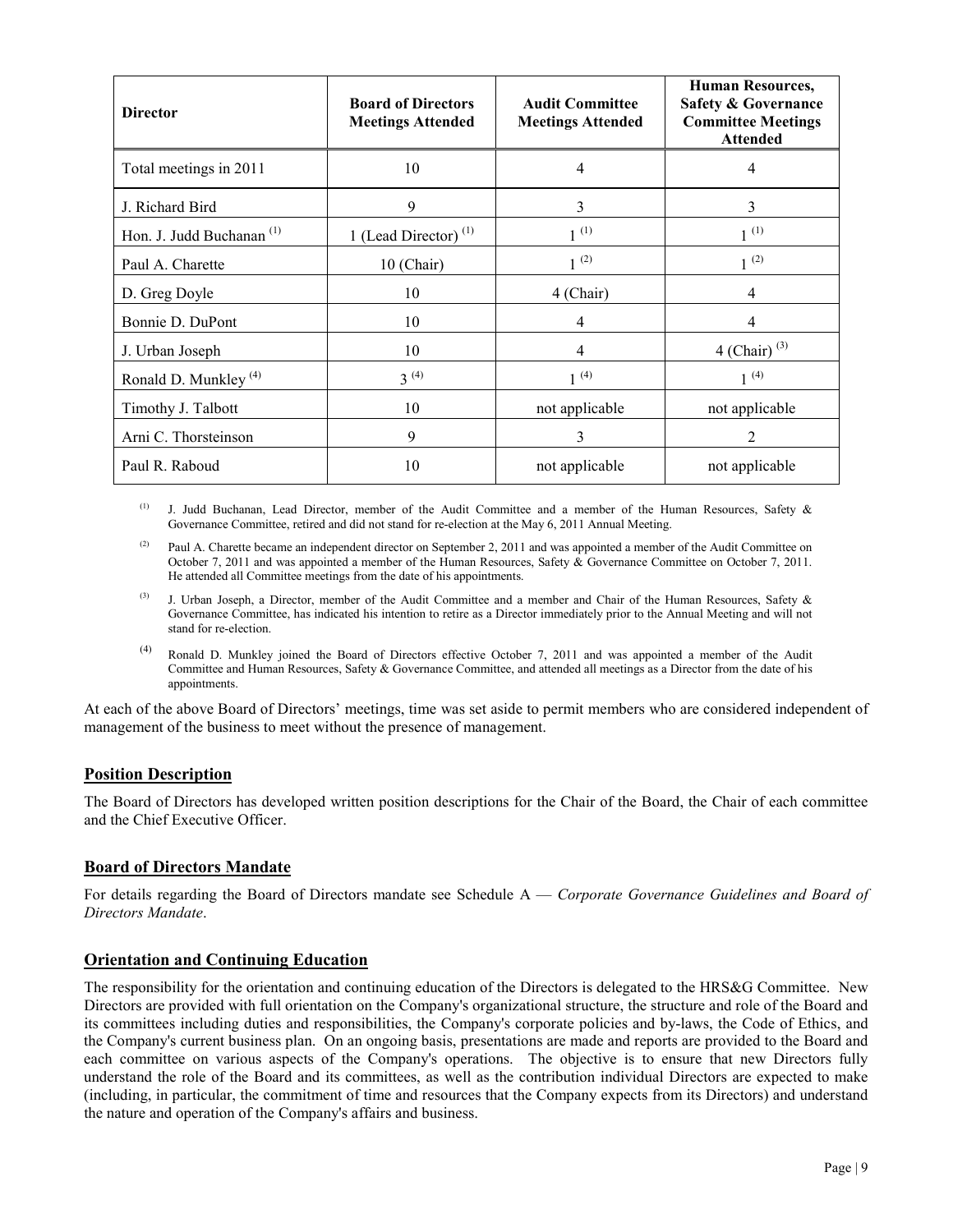All Directors are encouraged to attend educational programs to enhance their Board membership, as they feel appropriate, and the costs of each program will be paid by the Company.

# **Ethical Business Conduct**

The Company and its Board are committed to conducting their activities in accordance with the highest standards of business ethics. These standards are intended to provide guidance and help in recognizing and dealing with ethical issues, provide mechanisms to report unethical conduct, and to help foster a culture of honesty and accountability. The Board of Directors has developed a written Director Code of Ethics. A copy of this code may be obtained by making a request in writing to the Company. The Board of Directors has developed a written Employee Code of Ethics applicable to employees of the Company. Compliance with the codes is monitored by the HRS&G Committee of the Company. Management reports violations of the code at each Board meeting and immediately reports any significant violations to the Chair of the HRS&G Committee. The codes address conflicts of interest, use of corporate assets, confidentiality and compliance with laws and regulations. The codes also describe a process to disclose any potential conflict of interest and to ensure independent judgment regarding Board discussions and decision making. In situations of conflict of interest, the Director will be excused from that portion of the meeting where the matter involving the conflict is being discussed, and the Director will not be in attendance and will not cast a vote when the matter is voted on. In camera sessions are held during each regularly scheduled Board meeting and as required at special Board meetings, where only independent Directors meet, with and without the Chief Executive Officer ("**CEO**") of the Company in attendance, to discuss issues of concern.

The Company has a Whistle Blower Policy which gives employees the opportunity to report complaints about accounting, internal controls and auditing matters, including any perceived unethical business conduct, directly to the Company's Audit Committee Chair, on a confidential basis.

# **Nomination of Directors**

The HRS&G Committee of the Company is responsible for the identification of new candidates for Board nomination. The Committee has written terms of reference which describe its duties and responsibilities with respect to Board nomination and Board effectiveness. It outlines a process to consider what competencies and skills the Board as a whole should possess; to evaluate the characteristics of the existing Board with a view to determining areas that could be strengthened through new Board members; and to approach potential candidates.

# **Other Board Committees**

The Board of Directors has no standing committees other than its Audit Committee and HRS&G Committee. A copy of the Company's Audit Committee Charter can be found in the appendices to the Company's Annual Information Form ("**AIF**").

### **Assessments**

In 2011, the Board of Directors developed the framework for an evaluation of the effectiveness of the Board, including a detailed evaluation of the performance of the Board, the Chair of the Board, the Audit Committee and the HRS&G Committee. An evaluation was completed by each member of the Board of Directors in October 2011 with the evaluation forms provided to the Chair of the Board for his consideration.

# **COMPENSATION OF EXECUTIVE OFFICERS**

### **Compensation Discussion and Analysis**

#### *Objectives of the Executive Compensation Program*

The goal of Bird's Executive Compensation Program ("**Executive Compensation Program**") is to attract and retain highlevel performing executives and provide incentives for them to earn profits for the Shareholders of the Company similar to the incentive resulting from holding an ownership interest in the Company. The Executive Compensation Program was designed under the direction of the HRS&G Committee. This committee's responsibilities pertaining to executive compensation include: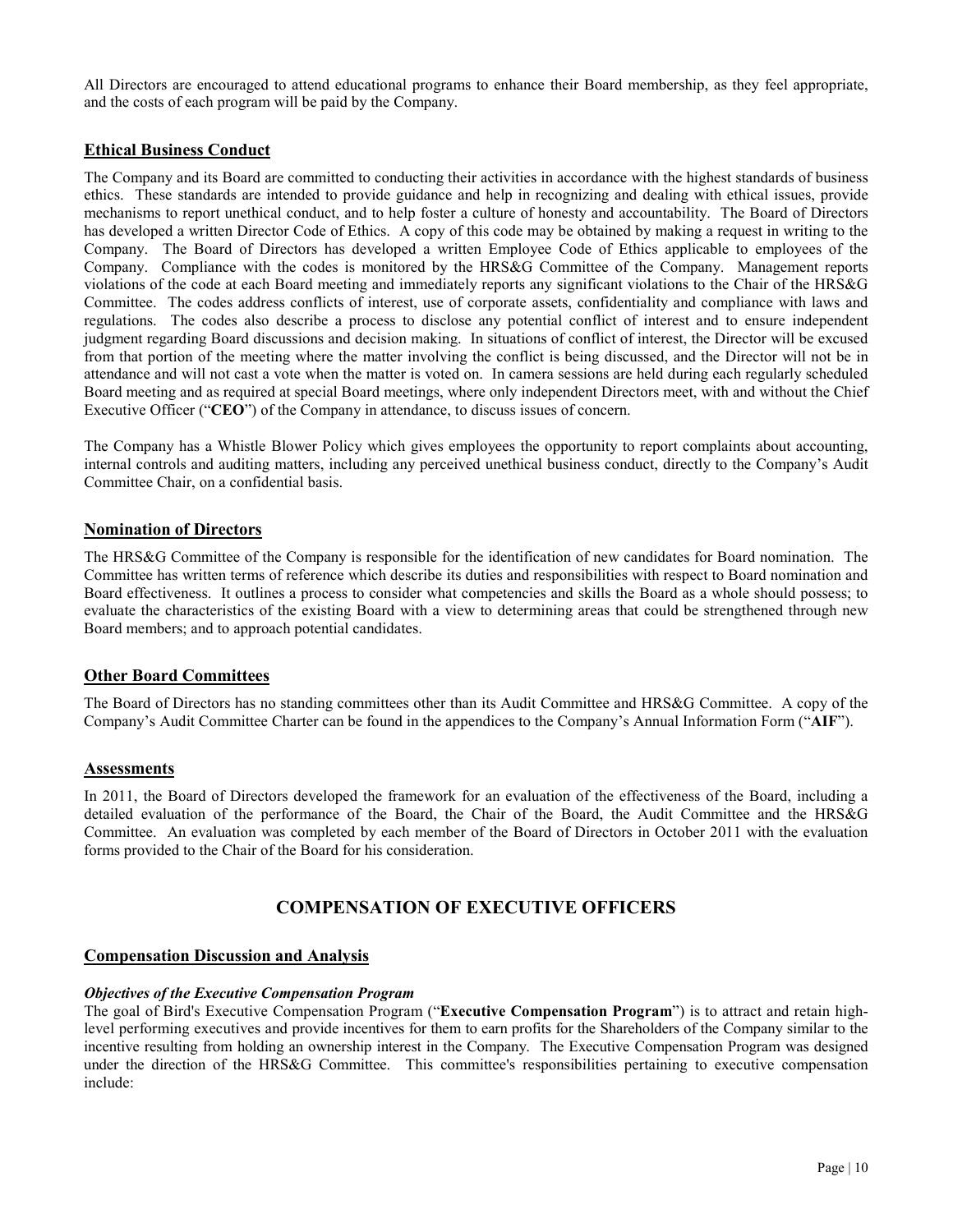- Recommending the CEO's salary and profit sharing distribution to the Board of Directors.
- Reviewing and approving salaries and profit sharing distributions recommended by the CEO for other Executive Officers.
- Conducting a review of the design and the competitiveness of the Executive Compensation Program at a minimum of once per year.

### *Design of the Executive Compensation Program*

The Executive Compensation Program emphasizes pay-for-performance and is designed to provide incentives to management to increase the amount of income and cash available to Shareholders of the Company. This pay-forperformance mandate results in a compensation program that:

- Aligns the interest of Bird's executive officers (the "**Executive Officers**") with both the short and long-term interests of the Shareholders;
- Provides pay that varies depending on financial performance; and
- Can be easily understood by the Executive Officers and the Company's Shareholders.

### *Elements of the Executive Compensation Program*

Compensation for the Executive Officers currently consists of five elements:

- 1. Base salaries;
- 2. Annual cash profit sharing pursuant to the profit sharing plan ("**Profit Sharing Plan**");
- 3. Amounts payable under the medium-term incentive plan ("**MTIP**");
- 4. Amounts earned under the stock option plan (the "**Plan**"); and
- 5. Benefits.

### *Compensation Review*

During 2010, in conjunction with the evaluation of the Executive Compensation Program as outlined above, the Hay Group, (the "**Consultant**") an independent industry leading compensation consultant, evaluated the Company's compensation range for executive officers against a benchmark of related industry comparator companies. The related industry comparator group was comprised of the following companies:

### Related Industry Comparator Group

Aecon Group Inc. The Churchill Corporation Flint Energy Services Ltd. Genivar Income Fund Newalta Inc. North American Energy Partners Inc. PCL Construction Seacliff Construction Corporation SNC-Lavalin Group Inc. Stantec Inc. Trican Well Services Ltd. Vicwest Income Fund

The compensation programs of the comparator group were used during 2010 to evaluate all elements of Bird's compensation program, including base salary and short and long-term incentive programs. Base salaries were found to be below market median based on the comparator group. Total compensation, including the current elements of the Executive Compensation Program and the proposed Plan were determined to be below the 75<sup>th</sup> percentile range of the comparator group, which was determined by the Board to be the benchmark total compensation for each Executive Officer based on the financial performance achieved by the Company. Total compensation is currently determined based on the achievement of financial and non-financial performance objectives which determine payouts under Bird's Profit Sharing Plan and MTIP. The addition of the Plan will add a long-term incentive component to the total compensation of the Executive Officers.

During 2011, the HRS&G Committee reviewed the work of the Consultant that was completed in 2010 relative to the Company's Executive Compensation Program. The HRS&G Committee found that the assumptions used in and the conclusions drawn from the work of the Consultant in the evaluation of the Executive Compensation Program was valid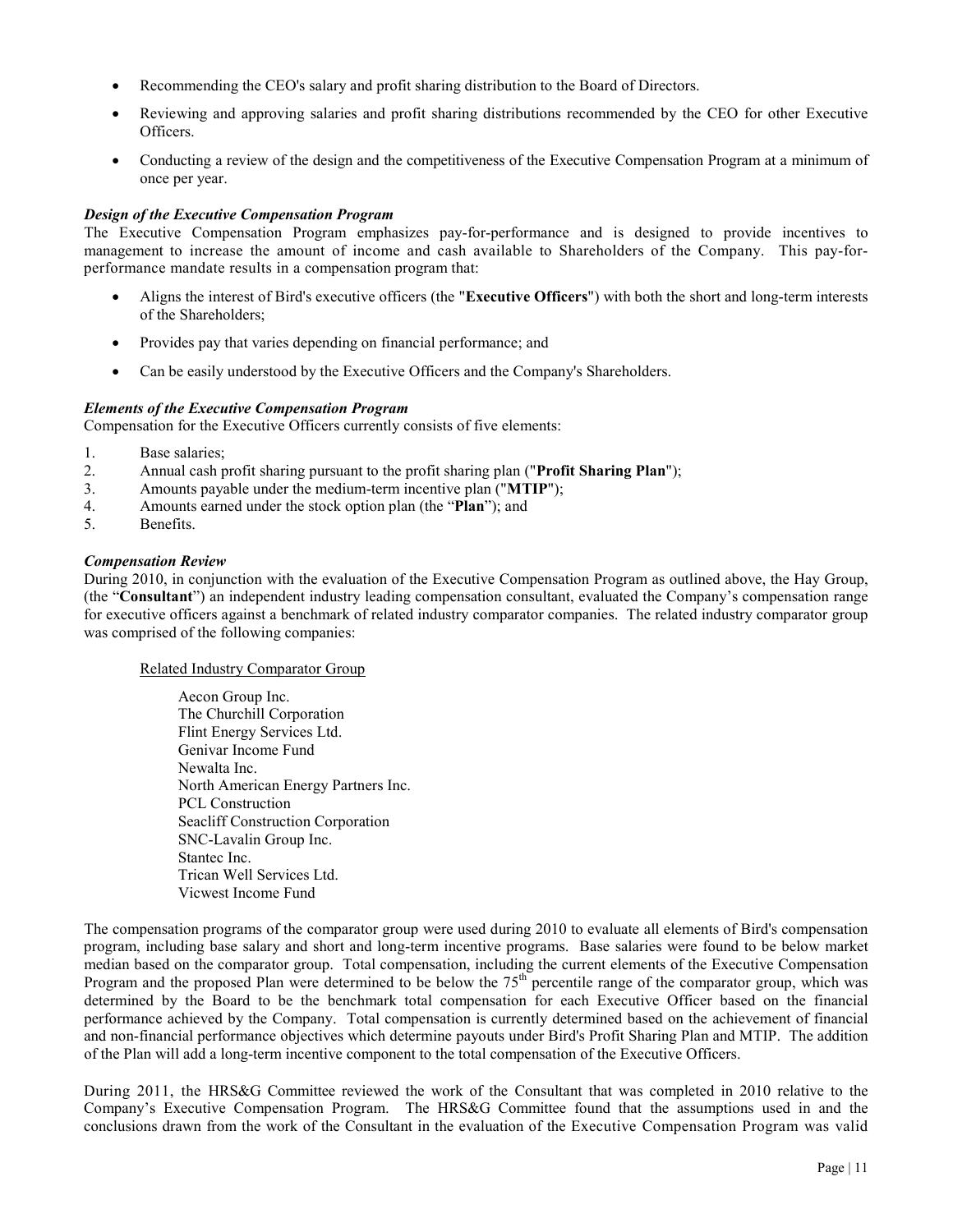for application in 2011. Late in 2011, the HRS&G Committee struck a sub-committee to conduct a Total Compensation Review of the Company, including that of the executive officers within the Executive Compensation Plan. A request for proposal to conduct the Total Compensation Review was issued to a number of independent industry leading compensation consultants for response early in 2012. The sub-committee will evaluate the responses and then make a recommendation to the HRS&G Committee. It is the objective of the sub-committee and the HRS&G Committee to complete the Total Compensation Review by the end of 2012.

### *Profit Sharing Plan*

A profit sharing pool for executives of Bird, including the Named Executive Officers ("**NEO**"), is established for each fiscal year provided that Corporate Shareable Profit (as defined in the Profit Sharing Plan text and as described below) exceeds a minimum threshold. The minimum threshold is determined by the Board of Directors at the commencement of each fiscal year. If Corporate Shareable Profit falls below the minimum threshold, the amount of the Corporate Shareable Profit Pool is nil. The Corporate Shareable Profit Pool is calculated by applying a pre-determined percentage to the amount by which actual Corporate Shareable Profit exceeds target thresholds. The percentages applied at each threshold decrease as Corporate Shareable Profit increases. The percentages range from 30% at the lower end, after the minimum threshold is attained, to 5% at the higher end. This structure provides for a sharing of profit between the Company's Shareholders and Bird's executives, including the NEOs. Should the Corporate Shareable Profit Pool be nil in a fiscal year, Executive Officers may still be eligible for profit sharing from the total discretionary fund at the discretion of the Board of Directors.

Corporate Shareable Profit means the sum of the profits produced by each profit centre, both positive and negative, and then subtracting the calculated profit sharing amount to be allocated to the respective profit centres and a discretionary fund, as defined in the Profit Sharing Plan text. Each NEO's profit sharing amount represents a percentage of the Corporate Shareable Profit amount.

The amount of profit sharing that each Executive Officer is eligible to earn from the Corporate Shareable Profit Pool is based on the relative contribution of each position within the Executive Officer group as approved by the Board of Directors. The eligible amount of profit sharing calculated for each Executive Officer is split into two amounts with 75% (80% for the Chief Executive Officer) of the award being earned based on financial performance of the executive group as outlined above and 25% (20% for the Chief Executive Officer) being established as the target award for each Executive Officer based on evaluation of their individual performance related to other non-financial objectives established each year. Nonfinancial performance objectives for the Executive Officers with operational responsibilities may include, without limitation, conditions relating to work-site safety, client satisfaction, employee turnover, succession planning, strategic planning, and staff training.

In 2011, the non-financial performance objectives for the CEO related to formulation and execution of the strategic plan, the establishment of and update to Bird's succession plan, the achievement of targeted safety objectives, staff development and training, development and compliance with risk management programs and timely and accurate financial and operational reporting. The non-financial performance objectives of the Chief Financial Officer ("**CFO**") in 2011 included the preparation of timely and accurate financial reporting, the maintenance of internal controls over financial reporting and disclosure controls, the direction and management of Bird's risk management policies and procedures, the adoption of International Financial Reporting Standards ("IFRS") and the implementation of a new accounting system.

In 2011, all of the non-financial performance objectives were achieved by Executive Officers, entitling them to full payment under the Profit Sharing Plan for this component of profit sharing.

Upon the determination of each Executive Officer's annual profit sharing amount from the Corporate Shareable Profit Pool as calculated above, two-thirds of the amount is paid to the Executive Officer in cash. The remaining one-third of the profit sharing amount is withheld and notionally invested in phantom shares of the Company under the MTIP.

#### *MTIP*

The MTIP is intended to reward Executive Officers for performance of the business over the medium-term. The price of each phantom share and the number of phantom shares awarded is based on the weighted average closing price of Shares of the Company during the 10-day trading period immediately preceding the award date. Payouts do not vest with the Executive Officer until November 30 of the third calendar year following the year to which the profit sharing award relates. During the unvested period, phantom shares will be deemed to earn dividends ("**Dividends**") equivalent to those that would have been earned had they been Shares of the Company. These Dividends will be notionally reinvested in phantom shares of the Company based on the 10-day weighted average trading price immediately prior to the Dividend payout date.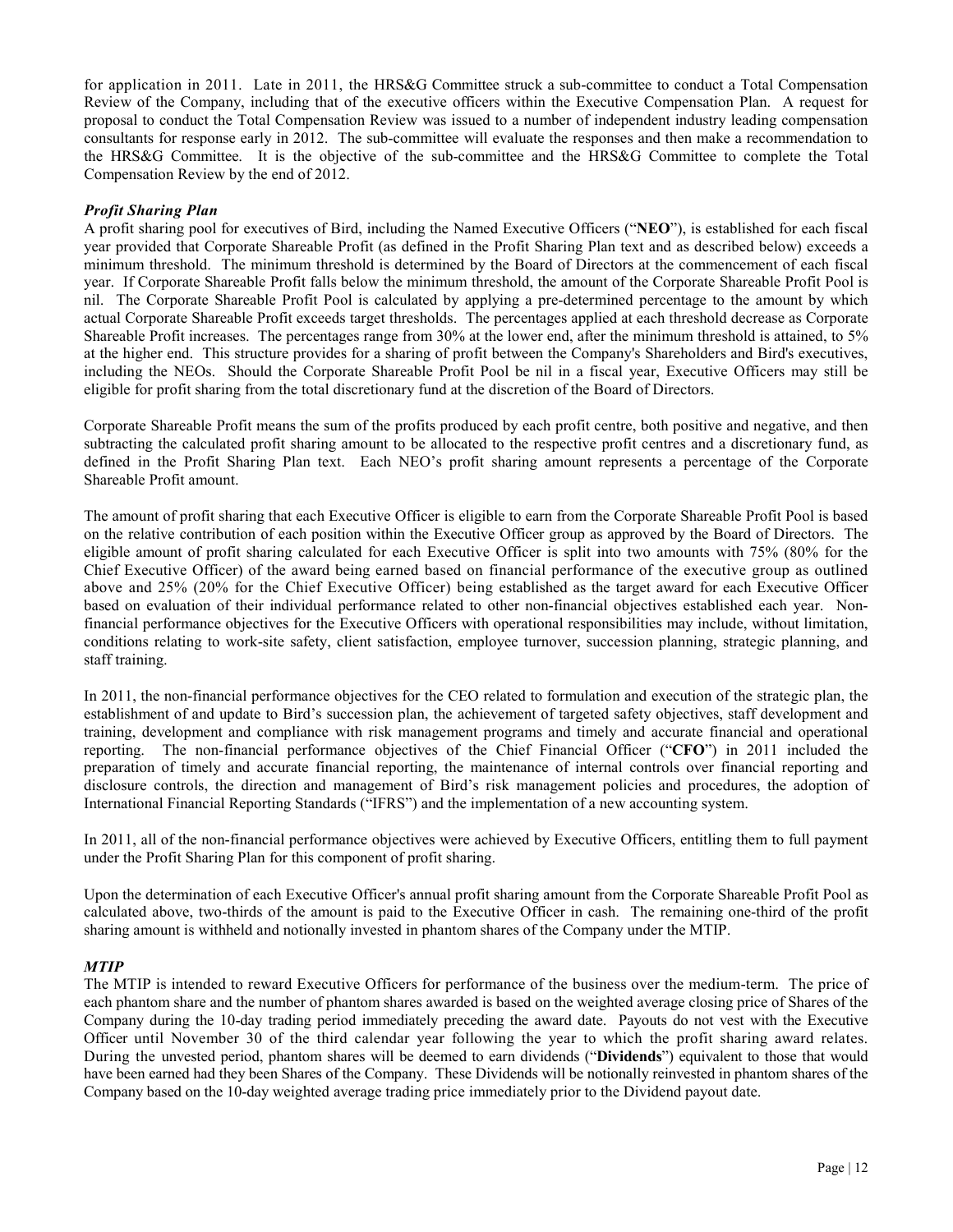Upon vesting, the Executive Officer will receive a cash payment equal to the number of phantom shares times the weighted average closing price of the Shares during the 10-day trading period immediately preceding the vesting date. During the unvested period, the interests of the Executive Officers are aligned with those of the Shareholders, as their compensation related to the MTIP is tied to the performance of the Shares.

In the event of an Executive Officer's involuntary termination resulting from disability, death, termination without cause, retirement or a resignation within 180 days of a direct or indirect change of control of the Company, any phantom shares held on behalf of the Executive Officer will immediately vest. If an Executive Officer voluntarily resigns, or is terminated for cause, their entitlements under the MTIP are forfeited.

### *Stock Option Plan*

The Plan was approved by the Company's shareholders at the annual general meeting held on May 6, 2011. The Plan is intended to supplement the Executive Compensation Program by providing Executive Officers with additional incentive to increase the value of the Company's Shares over the longer-term. Previously, only the MTIP provided a longer-term incentive to increase the value of the Company's Shares. After consulting with the Consultant in 2010 to evaluate the then existing Executive Compensation Program, the Board accepted the Consultant's recommendation that a component of compensation be added to the Executive Compensation Program to deal with longer-term compensation incenting executives to build long-term value for the Company. The Consultant also found that all of the Company's comparator group had similar plans with which to compensate their executive officers. With the addition of the Plan, the Consultant found that the Company's total compensation for Executive Officers would remain within the range of the comparator group as established by the Board.

The purpose of the Company's stock option plan is to provide the Company and its subsidiaries with a share-related mechanism designed to develop and increase the interest in the growth and development of the Company and its subsidiaries of those employees, officers and consultants of the Company and its subsidiaries as may from time to time be granted options under the Plan by providing to them the opportunity to acquire a proprietary interest in the Company through the purchase of Shares. Non-employee Directors of the Company are not eligible to participate in the Plan.

The number of Shares issued to insiders pursuant to the Plan and all other security based compensation arrangements (as defined in the Company Manual of the TSX), within any one-year period, shall not exceed 10% of the number of outstanding Shares and the number of Shares issuable to insiders, at any time, pursuant to the Plan and all other security based compensation arrangements, shall not exceed 10% of the number of outstanding Shares. Furthermore, the aggregate number of Shares reserved for issuance pursuant to all options granted to any one optionee shall not exceed 5% of the number of Shares outstanding on a non-diluted basis at the time of such grant.

The exercise price of the options is fixed by the Board at the date of grant and may not be less than the "market price" on the date of grant, as determined in accordance with the Plan and applicable TSX rules. Options will vest at the discretion of the Board, which vesting schedule will generally be fixed at the time of grant by the Board. Options granted under the Plan may have a term of up to 10 years, subject to extension for an additional seven trading days in the event the option would otherwise terminate during or within seven trading days following a trading blackout.

Options granted under the Plan are personal to each optionee and are not assignable, except to "permitted assigns", as defined in National Instrument 45-106 – Prospectus and Registration Exemptions.

The Plan provides that in the event that an optionee ceases to be an employee, officer or consultant of the Company or its subsidiary (other than due to a termination for cause or voluntary resignation, other than retirement), the optionee may exercise any unexercised options which had vested and were exercisable within a period of 90 days following such cessation, subject to the earlier expiry of the options, and provided that no options may be exercised beyond the expiry of the maximum term permitted under the Plan. In the event that the optionee is terminated for cause or voluntarily resigns (other than due to retirement), the options granted to him or her will terminate immediately. In the event of the death of an optionee, the personal representatives of the optionee may exercise any unexercised options which had vested and were exercisable within a period of one year following such death, subject to the earlier expiry of the options, and provided that no options may be exercised beyond the expiry of the maximum term permitted under the Plan.

#### *Benefits*

The benefits program offered to Executive Officers are substantially the same as those offered to all employees of the Company. The benefit program provides for health and dental coverage, life insurance, accidental death and disability programs and longterm income disability protection. The cost of the accidental death and disability and income protection programs are paid entirely by the respective Executive Officer.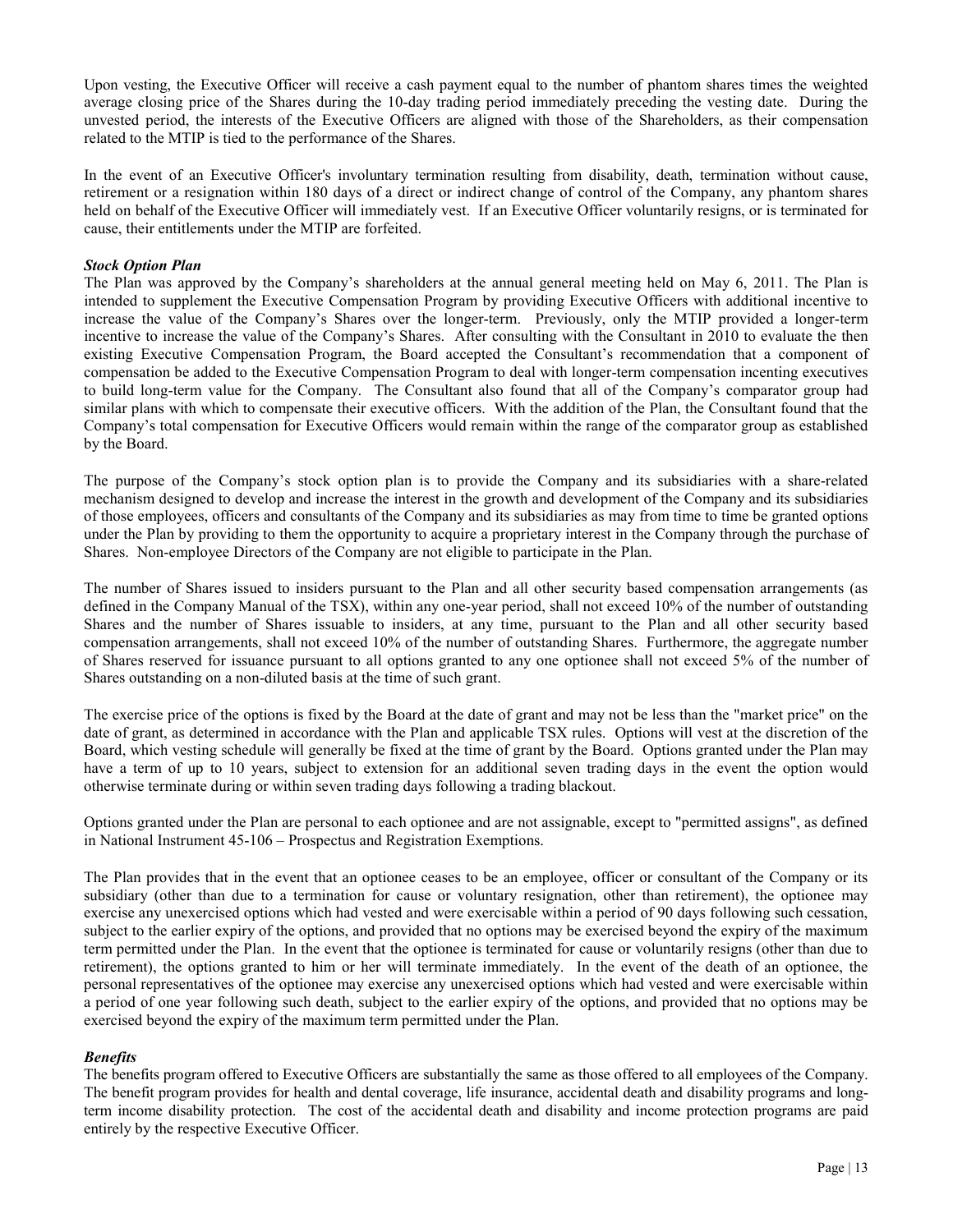### *Risk Assessment*

Bird's Human Resource, Safety and Governance Committee of the Board of Directors has actively been involved in the design of the Company's Executive Compensation Program including the establishment of base salaries, the form and amount of profit sharing, the amount of the MTIP program and the amount of options granted under the Company's stock option plan.

All changes to both salary and the amount of the annual profit sharing awards for each executive are reviewed by the HRS&G Committee and subject to Board of Director approval. The amount of MTIP is a prescribed amount of the NEO's profit sharing award. Any changes to the Company's stock option plan is at the discretion of the Board of Directors, subject to shareholder approval where required.

Bird's HRS&G Committee of the Board of Directors reviews and manages potential risks associated with the Company's executive compensation program through regular oversight of the Company's compensation policies and practices combined with regular review of the Company's financial results. The following are practices used by the Committee to manage and mitigate potential risks associated with the Company's executive compensation program;

- At each quarterly financial review, selected members of the Board and Audit Committee review the project profit and loss reports of the Company, assessing the reasonableness of significant changes in the amount of project revenues and gross margins covering the reporting periods during the life of the construction project. The results of this review are shared with the members of HRS&G Committee and the Board of Directors.
- At the conclusion of every fiscal year, the Board, including members of the HRS&G Committee receives a report summarizing any significant changes to the amount of gross margins reported for projects which were completed at the prior year end, obtaining explanations for any significant variances.
- All construction projects which have risks outside the norm (i.e. Public Private Partnership projects) are subject to Board approval prior to executing the construction contract and the financial performance relating to these projects is reviewed on a quarterly basis.
- All acquisitions are subject to Board of Director approval prior to executing any agreements relating to the transaction.
- Any significant dispositions of company assets are subject to Board approval.
- All portfolio investments are governed by Board of Director sanctioned investment guidelines. All portfolio investment transactions are summarized for the Board on a quarterly basis.
- As a matter of Audit Committee routine, the Board enquires for regulatory compliance, and the nature and extent of any provisions and contingencies or any other accounting adjustments which are considered outside the norm.
- A review of Whistleblower activity is a quarterly Board agenda item.

By engaging in these activities, the Board and the HRS&G Committee can identify any areas where the Executive Officers may be taking undesired risks in the expectation of obtaining short-term gain that may not be beneficial to the Company as a whole. Furthermore, the performance objectives established under the Profit Sharing Plan are designed, as a general rule, to reward Company-wide performance and there is little incentive to engage in behaviour that may produce short-term profit at the expenses of other objectives such as safety and strategic planning.

#### *Exposure to Compensation Risk*

Bird's HRS&G Committee of the Board of Directors has not identified any specific risks arising from the Company's executive compensation policies and procedures that could have a material adverse affect on the Company. The Board of Directors' current philosophy and basis for the current executive compensation program has been in existence for many years. Over the years, aside from the adoption of the Stock Option Plan, changes to the executive compensation program have been minor in nature. The NEO compensation program applies to all executives, albeit the allocation of the profit sharing pool will be different. The amount of the profit sharing pool is typically a similar percentage of operating contribution over time. In the Committee's view, the allocation between short and longer-term compensation is appropriate.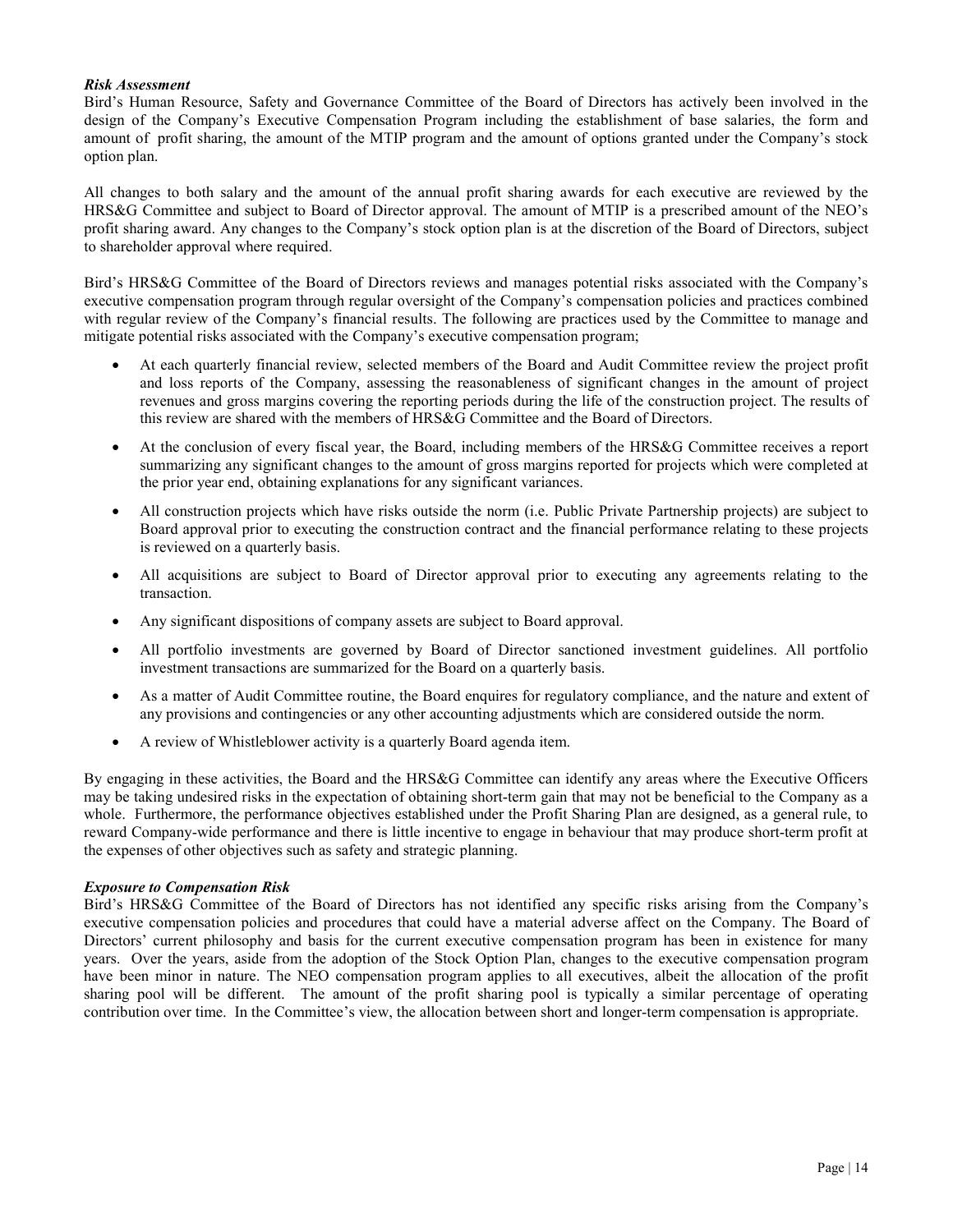The NEOs and Directors are not permitted to purchase financial instruments that are designed to hedge or offset a decrease in the market value of equity securities granted as compensation or held, directly or indirectly by the NEO or director.

| <b>Director</b>                | Independent        | Expertise / Experience                                                                                                                                                                                                                                                                                                                           |
|--------------------------------|--------------------|--------------------------------------------------------------------------------------------------------------------------------------------------------------------------------------------------------------------------------------------------------------------------------------------------------------------------------------------------|
|                                |                    |                                                                                                                                                                                                                                                                                                                                                  |
| J. Richard Bird                | yes                | Mr. Bird contributes to the committee as a result of his 25-year history as an<br>executive officer of a public company dealing regularly with HR and<br>compensation matters.                                                                                                                                                                   |
| Paul A. Charette               | yes <sup>(1)</sup> | Mr. Charette contributes to the committee as a result of his 20-year history as<br>an executive officer of a public company dealing regularly with HR and<br>compensation matters.                                                                                                                                                               |
| D. Greg Doyle                  | yes                | Mr. Doyle contributes to the committee as a result of his 20-year history as a<br>senior partner of an international firm of accountants dealing regularly with<br>human resources and compensation matters.                                                                                                                                     |
| Bonnie D. DuPont               | yes                | Ms. DuPont holds a Certified Human Resources Professional (CHRP)<br>designation and currently chairs the Human Resources and Compensation<br>Committees of the Bank of Canada, SilverBirch Energy Corporation, the<br>University of Calgary, and Viterra Inc. She is a former Vice President<br>responsible for human resources at Enbridge Inc. |
| J. Urban Joseph <sup>(2)</sup> | yes                | Mr. Joseph contributes to the committee as a result of his experience with<br>benefit, pension and compensation programs (in particular, executive<br>compensation programs), garnered by having held senior human resources<br>positions with public companies over his career.                                                                 |
| Ronald D. Munkley              | yes                | Mr. Munkley contributes to the committee as a result of his operational and<br>functional responsibility for executive compensation as the COO and CEO<br>of a large public company as well as his experience on the compensation<br>committees of two other commercial Boards where he is currently chair of<br>one of those committees.        |
| Arni C. Thorsteinson           | yes                | Mr. Thorsteinson contributes to the committee as a result of his 20-year<br>history as an executive officer of a public company dealing regularly with<br>HR and compensation matters.                                                                                                                                                           |

*Composition of Human Resources, Safety and Governance Committee:*

(1) Paul A. Charette became an independent director on September 2, 2011, having completed the three-year waiting period after stepping down as CEO of the organization. He was appointed a member of the Human Resources, Safety & Governance Committee on October 7, 2011.

(2) Chair of the HRS&G Committee since November 12, 2007.

# **Summary Compensation Table**

The following table sets forth compensation information for 2011, 2010 and 2009 fiscal years for the CEO, the CFO, two Senior Vice Presidents, and the Vice President Pacific, being the NEOs of Bird who served as Executive Officers of Bird during the fiscal year ended December 31, 2011**.**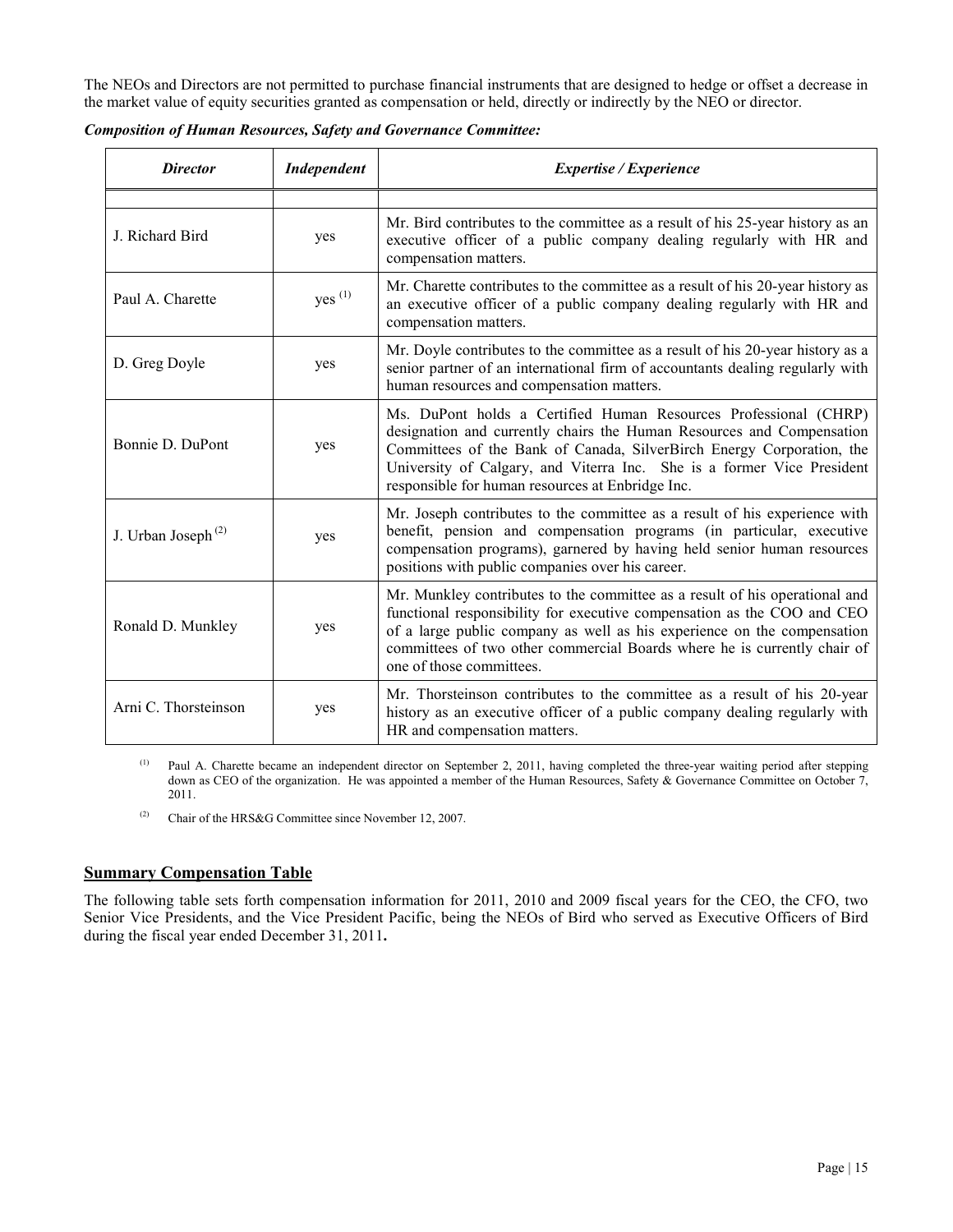|                                                                    |      | <b>Annual Compensation</b> |                                                      |                                                         |                                                          |                              |
|--------------------------------------------------------------------|------|----------------------------|------------------------------------------------------|---------------------------------------------------------|----------------------------------------------------------|------------------------------|
| <b>Name and Principal Position</b>                                 | Year | <b>Salary</b><br>(S)       | <b>Share-based</b><br>awards<br>$(S)$ <sup>(3)</sup> | <b>Annual Profit</b><br>Sharing<br>$(S)$ <sup>(1)</sup> | <b>All Other</b><br>Compensation<br>$(S)$ <sup>(2)</sup> | <b>Total</b><br>Compensation |
|                                                                    |      |                            |                                                      |                                                         |                                                          |                              |
| Timothy J. Talbott                                                 |      |                            |                                                      |                                                         |                                                          |                              |
| President & Chief Executive Officer <sup>(4)</sup>                 | 2011 | 280,500                    | 494,925                                              | 989,849                                                 | $\boldsymbol{0}$                                         | 1,765,274                    |
|                                                                    | 2010 | 240,000                    | 491,678                                              | 983,357                                                 | $\theta$                                                 | 1,715,035                    |
|                                                                    | 2009 | 205,000                    | 481,371                                              | 962,755                                                 | $\mathbf{0}$                                             | 1,649,126                    |
| Stephen R. Entwistle                                               |      |                            |                                                      |                                                         |                                                          |                              |
| Chief Financial Officer and Assistant Secretary                    | 2011 | 238,700                    | 71,739                                               | 143,477                                                 | $\boldsymbol{0}$                                         | 453,916                      |
|                                                                    | 2010 | 234,000                    | 108,718                                              | 217,437                                                 | $\mathbf{0}$                                             | 560,155                      |
|                                                                    | 2009 | 234,000                    | 118,857                                              | 237,717                                                 | $\theta$                                                 | 590,574                      |
| Ken W. McClure                                                     |      |                            |                                                      |                                                         |                                                          |                              |
| Senior Vice President                                              | 2011 | 204,000                    | 169,637                                              | 339,273                                                 | $\mathbf{0}$                                             | 712,910                      |
|                                                                    | 2010 | 200,000                    | 192,788                                              | 385,582                                                 | $\theta$                                                 | 778,370                      |
|                                                                    | 2009 | 200,000                    | 205,676                                              | 411,357                                                 | $\mathbf{0}$                                             | 817,033                      |
|                                                                    |      |                            |                                                      |                                                         |                                                          |                              |
| Kenneth J. Nakagawa<br>Vice President & Vancouver District Manager | 2011 | 180,763                    | 132,945                                              | 398,836                                                 | $\mathbf{0}$                                             | 712,544                      |
|                                                                    | 2010 | 177,219                    | 262,833                                              | 788,498                                                 | $\theta$                                                 | 1,228,550                    |
|                                                                    | 2009 | 174,600                    | 303,677                                              | 911,029                                                 | $\mathbf{0}$                                             | 1,389,306                    |
|                                                                    |      |                            |                                                      |                                                         |                                                          |                              |
| James J. Brennan                                                   |      |                            |                                                      |                                                         |                                                          |                              |
| Senior Vice President                                              | 2011 | 193,800                    | 171,695                                              | 343,389                                                 | $\mathbf{0}$                                             | 708,884                      |
|                                                                    | 2010 | 190,000                    | 258,206                                              | 516,411                                                 | $\mathbf{0}$                                             | 964,617                      |
|                                                                    | 2009 | 190,000                    | 270,771                                              | 541,550                                                 | $\theta$                                                 | 1,002,321                    |
|                                                                    |      |                            |                                                      |                                                         |                                                          |                              |

(1) The figures disclosed hereunder represent the annual amounts allocated to the individuals pursuant to Bird's Profit Sharing Plan for the fiscal year indicated. Payment of the allocated amounts occurs after the close of the fiscal year. Refer to the table below for MTIP awards that have not yet vested under Medium Term Incentive Program.

(2) Other compensation, including perquisites and other personal benefits, for each NEO does not exceed \$50,000 or 10% of total salary and profit sharing.

 $^{(3)}$  This amount represents the portion of the total profit sharing award with respect to each fiscal year that was allocated to MTIP that will vest three years after the date of grant. The amount of MTIP cash settled in the fiscal year for each of the NEOs is reported in the table below; Incentive Plan Awards - Value vested and earned in 2011.

 $(4)$  Tim J. Talbott was appointed President and Chief Executive Officer effective June 30, 2010 and previously held the position of President and Chief Operating Officer.

# **Outstanding Share-based Awards**

During fiscal 2006, the Board of Trustees of the Fund approved a recommendation made by the HRS&G Committee that the MTIP be established. The MTIP is intended to reward management for successful performance of the business over the medium term. Upon completion of the conversion of the Fund to a corporate structure, the Company adopted an MTIP on substantially the same terms as the Fund's MTIP and phantom units under the Fund's MTIP were effectively converted into phantom shares under the Company's MTIP and the terms of outstanding awards otherwise remained unchanged.

The MTIP applies to certain members of the management team of the Company, including Executive Officers, commencing in the 2007 fiscal year.

Upon determination of the profit sharing award amount from the Corporate Shareable Profit Pool for each Executive Officer (to be awarded after audited financial results are available early in the following year), one-third of the profit sharing amount will be withheld and notionally invested in phantom shares of the Company. The price of each phantom share and the number of phantom shares awarded will be based on the weighted average closing price of Shares of the Company during the 10-day trading period immediately preceding the award. Payouts will not vest with the Executive Officer until November 30 of the third calendar year following the year in which the services to which the profit sharing award relates. During the unvested period, phantom shares will be deemed to earn Dividends equivalent to those that would have been earned had they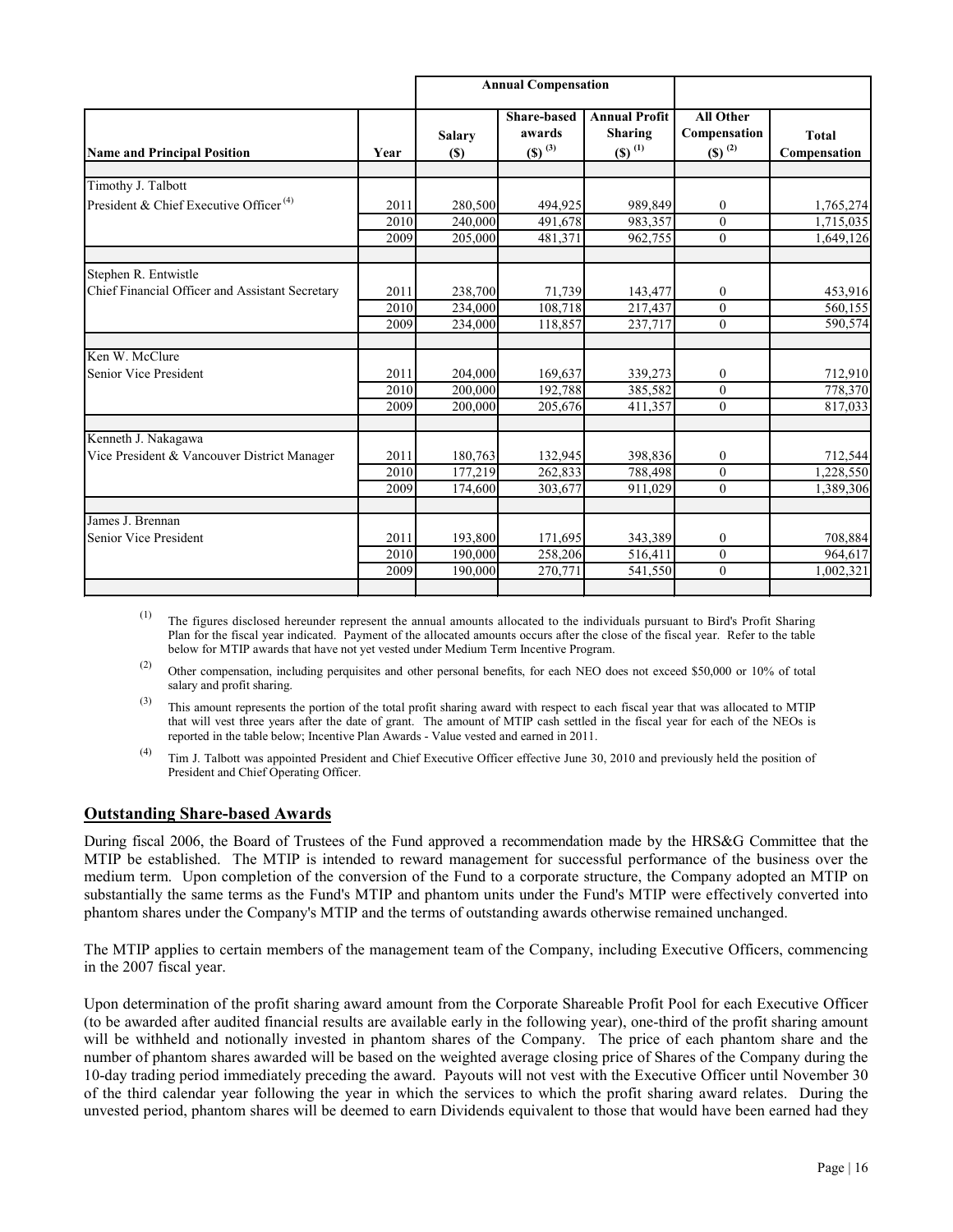been Shares of the Company. These Dividends will be notionally invested in phantom shares of the Company based on the 10-day weighted average trading price immediately prior to the Dividend payout date.

Upon vesting, the Executive Officer will receive a payment equal to the number of phantom shares times the weighted average closing price awarded during the prior 10-day trading period immediately preceding the vesting date. No actual Shares will be issued under the MTIP.

In the event of a participant's involuntary termination, termination without cause, retirement, or a participant's resignation within 180 days of a direct or indirect change of control of the Company, any phantom shares held on behalf of the participant will immediately vest. If a participant voluntarily resigns, or is terminated for cause, the participant's entitlements under the MTIP are forfeited.

On March 7, 2012, the Directors approved an award of \$1,040,941 to NEOs under the MTIP. The amounts shown in the table below include the 2011 award plus the unvested awards relating to Bird's 2010 and 2009 fiscal years. The value of the outstanding and unvested awards at March 7, 2012 was determined using the weighted average trading price of Bird Common Shares on the TSX for the 10 trading days prior to March 7, 2012 (\$13.029).

|                                                                          | <b>Share-based Awards</b>                                                     |                                                                                |  |
|--------------------------------------------------------------------------|-------------------------------------------------------------------------------|--------------------------------------------------------------------------------|--|
| <b>Name</b>                                                              | Number of shares or<br>fraction of shares that<br>have not vested<br>$^{(#)}$ | Market or payout value of<br>share-based awards that<br>have not vested<br>(S) |  |
| Tim J. Talbott<br>President and Chief Executive Officer                  | 127,663.674                                                                   | 1,663,377.22                                                                   |  |
| Stephen R. Entwistle<br>Chief Financial Officer and Assistant Secretary  | 26,577.490                                                                    | 346,287.94                                                                     |  |
| Ken W. McClure<br>Senior Vice President                                  | 49,876.289                                                                    | 649,856.62                                                                     |  |
| Ken J. Nakagawa<br>Vice President Pacific and Vancouver District Manager | 62,779.248                                                                    | 817,974.03                                                                     |  |
| Jim J. Brennan<br>Senior Vice President                                  | 62,070.692                                                                    | 808,742.00                                                                     |  |

### **Incentive Plan Awards – value vested or earned during 2011**

The following table shows the amounts of share-based awards that vested during 2011 under the MTIP and the amounts earned by each of the NEOs in 2011 under non-equity incentive plans, which includes only the Profit Sharing Plan.

| <b>Name</b>                                                             | Share-based awards $-$<br>Value vested During the<br>Year $(S)$ | Non-equity incentive plan<br>compensation - Value<br>earned during the year |
|-------------------------------------------------------------------------|-----------------------------------------------------------------|-----------------------------------------------------------------------------|
| Tim J. Talbott<br>President and Chief Executive Officer                 | 1,079,567.29                                                    | 989,849                                                                     |
| Stephen R. Entwistle<br>Chief Financial Officer and Assistant Secretary | 182,379.88                                                      | 143,477                                                                     |
| Ken W. McClure<br>Senior Vice President                                 | 388,850.92                                                      | 339,273                                                                     |
| Ken J. Nakagawa<br>Vice President Pacific and Vancouver Branch Manager  | 757,023.16                                                      | 398,836                                                                     |
| Jim J. Brennan<br>Senior Vice President                                 | 603,388.83                                                      | 343,389                                                                     |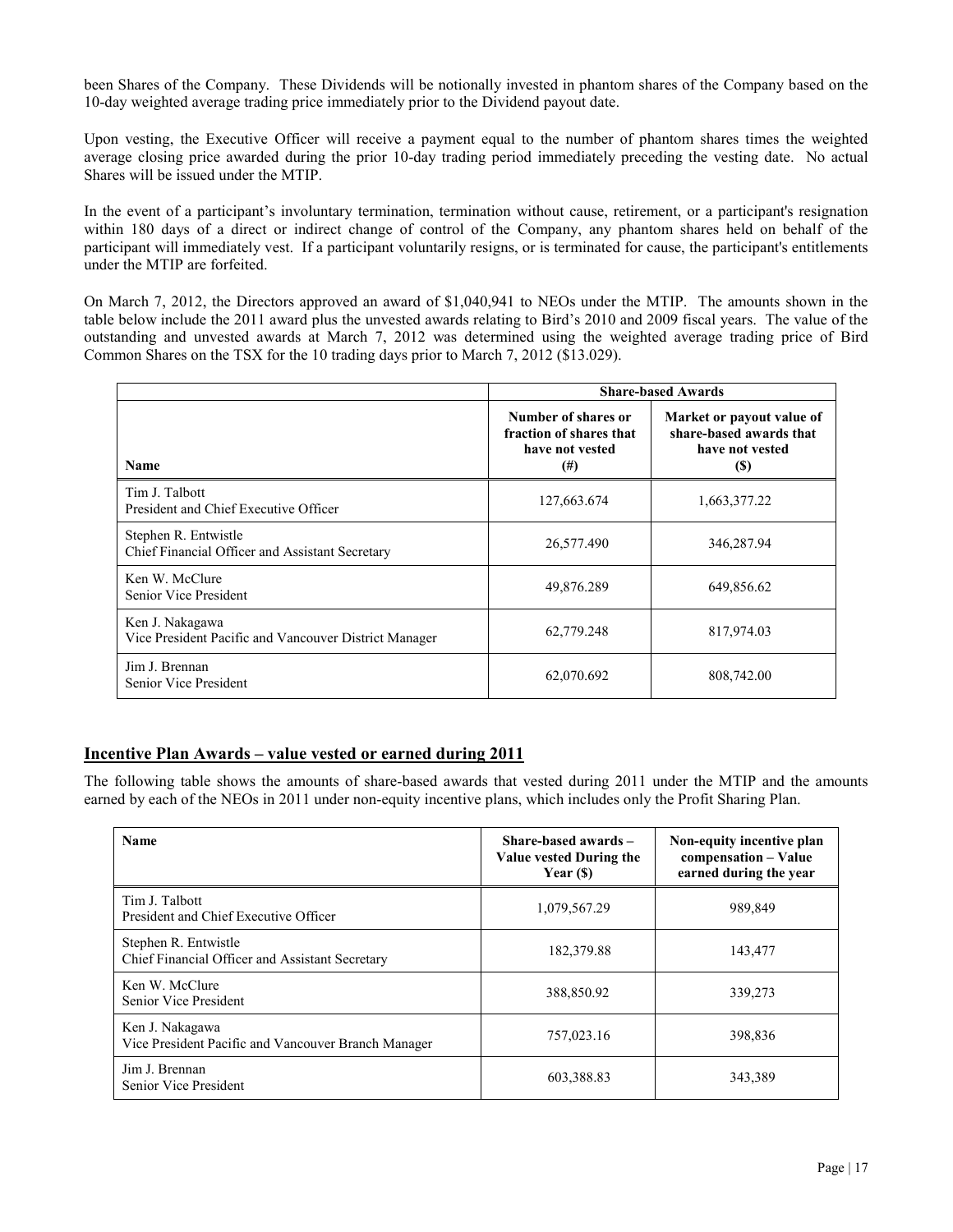# **Stock-Based Compensation**

The following table provides information on the Company's stock-based compensation plans under which equity securities of the Company are authorized for issuance as at December 31, 2011. The Company does not have equity compensation plans that have not been approved by its Shareholders.

| <b>Plan Category</b>                                                               | <b>Number of securities</b><br>to be issued upon<br>exercise of<br>outstanding options | Weighted-average<br>exercise price of<br>outstanding options | Number of securities remaining<br>available for future issuance under<br>equity compensation plans (excluding<br>securities to be issued upon exercise of<br>outstanding options) |
|------------------------------------------------------------------------------------|----------------------------------------------------------------------------------------|--------------------------------------------------------------|-----------------------------------------------------------------------------------------------------------------------------------------------------------------------------------|
| Equity compensation<br>plan approved by<br>security holders (Stock<br>Option Plan) | $(0\% \text{ of the currently})$<br>outstanding Shares)                                | Sn/a                                                         | 4,215,284<br>$(10\% \text{ of the currently outstanding})$<br>Shares)                                                                                                             |

# **Employment Contracts**

Mr. Brennan's and Mr. Entwistle's employment contracts contain provisions for the payment of one year and six months salary, respectively, in the event of termination without cause. None of the other Executive Officers have employment contracts. Mr. Brennan's employment contract was negotiated at the time of the acquisition of Rideau Construction and Mr. Entwistle's contract was executed upon his hiring in March of 2008.

# **PERFORMANCE GRAPH**

The following graph compares the Company's total Shareholder return (assuming an investment of \$100 purchased on December 31, 2006 and adjusted for the 3 for 1 exchange of Bird Shares for Fund Units) on the Shares/Units of the Company during the period December 31, 2006 to December 31, 2011 with the cumulative total return of the S&P/TSX Composite Total Return Index, assuming reinvestment of all distributions and dividends.



**Five Year Total Return on \$100 Investment (Distributions Reinvested) and Trend in Executive Compensation**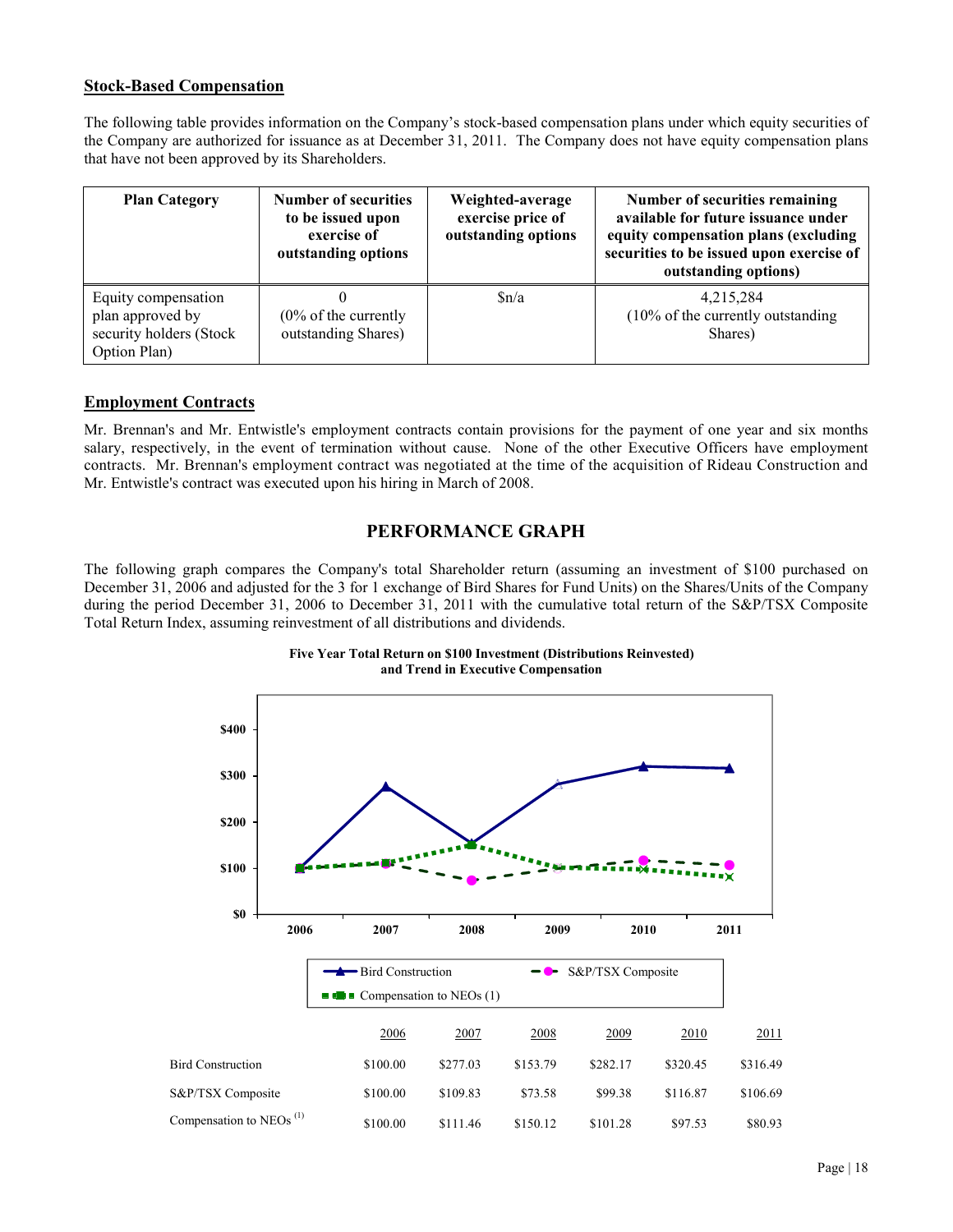(1) The amount of total compensation paid to NEOs for the 2006 fiscal year has been attributed \$100 and the value disclosed in the performance graph for each of the following fiscal years has been calculated by multiplying the total compensation paid to the NEOs in each fiscal year by \$100 and dividing by the total compensation paid to the NEOs in 2006.

The trend shown in the above performance graph illustrates an increase in the cumulative total return on an investment in the common shares of the Company from 2006 through 2011, with the exception of 2008. The Company believes that the decline in 2008 is attributable to the general decline in the stock market in 2008, resulting from the onset of an economic recession at that time. Since that time, the market has recovered and the price of the Company's shares has increased. The trend in total compensation paid to NEOs is well below the upward trend in the cumulative total return on investment in common shares. The compensation trend line tracks the net income reported by the Company in the previous years reflecting the alignment of the profit sharing plan with the earnings reported by the Company.

# **COMPENSATION OF DIRECTORS**

On an annual basis, the HRS&G Committee of Bird reviews compensation practices for Directors and directors of other public issuers and from time-to-time makes recommendations to the Board of Directors. The HRS&G Committee is composed of independent Directors. Each Director, who is not an officer of the Company or any of its affiliates, or an employee of Bird, is entitled to receive the following fees:

|                                                          |               | <b>Annual Retainer</b> | Meeting Fees $^{(1)(2)}$ |       |  |
|----------------------------------------------------------|---------------|------------------------|--------------------------|-------|--|
|                                                          |               | 28.750                 |                          | 1.550 |  |
|                                                          |               | 5.150                  |                          |       |  |
| Human Resources, Safety and Governance Committee Members | \$.           | 5.150                  |                          | --    |  |
|                                                          | <sup>\$</sup> | 8.000                  |                          | --    |  |
|                                                          |               | 11.400                 |                          | --    |  |
| Human Resources, Safety and Governance Committee Chair   | -S            | 6.700                  |                          |       |  |
|                                                          |               | 107.500                |                          |       |  |

 $\sum_{(2)}^{(1)}$  Plus applicable meeting expenses.

Directors travelling from out of province to a meeting receive an additional meeting fee of \$1,000.

In respect of the year ended December 31, 2011, non-management Directors received total fees of \$481,237. The nonmanagement Directors were also reimbursed \$36,696 for travel and accommodation expenses incurred in order to attend Board and applicable committee meetings.

| <b>Name</b> |          | <b>Fees earned</b> | Total |                     |
|-------------|----------|--------------------|-------|---------------------|
|             |          | 59.500             | S.    | 59,500              |
|             | <b>S</b> | 27.575             |       | $\frac{\$}{27,575}$ |
|             |          | 127.500            | S.    | 127.500             |
|             |          | 58.550             | \$.   | 58,550              |
|             |          | 71.450             | S.    | 71,450              |
|             |          | 65.750             | \$.   | 65,750              |
|             |          | 14,412             | \$.   | 14,412              |
|             |          | 56,500             | \$.   | 56,500              |

(1) Judd J. Buchanan was the Lead Director from January 1, 2011 to March 3, 2011, when he retired from the Board.<br>(2) Ronald D. Munkley joined the Board of Directors effective October 7, 2011

Ronald D. Munkley joined the Board of Directors effective October 7, 2011.

# **INDEBTEDNESS OF DIRECTORS, OFFICERS AND EMPLOYEES**

The Company, including its subsidiaries, does not provide financial assistance to Directors, officers or employees for the purchase of Shares or for any other purpose. As of March 7, 2012, there was no indebtedness owing to the Company or its subsidiaries by any Director, Executive Officer or senior officer of the Company or its subsidiaries.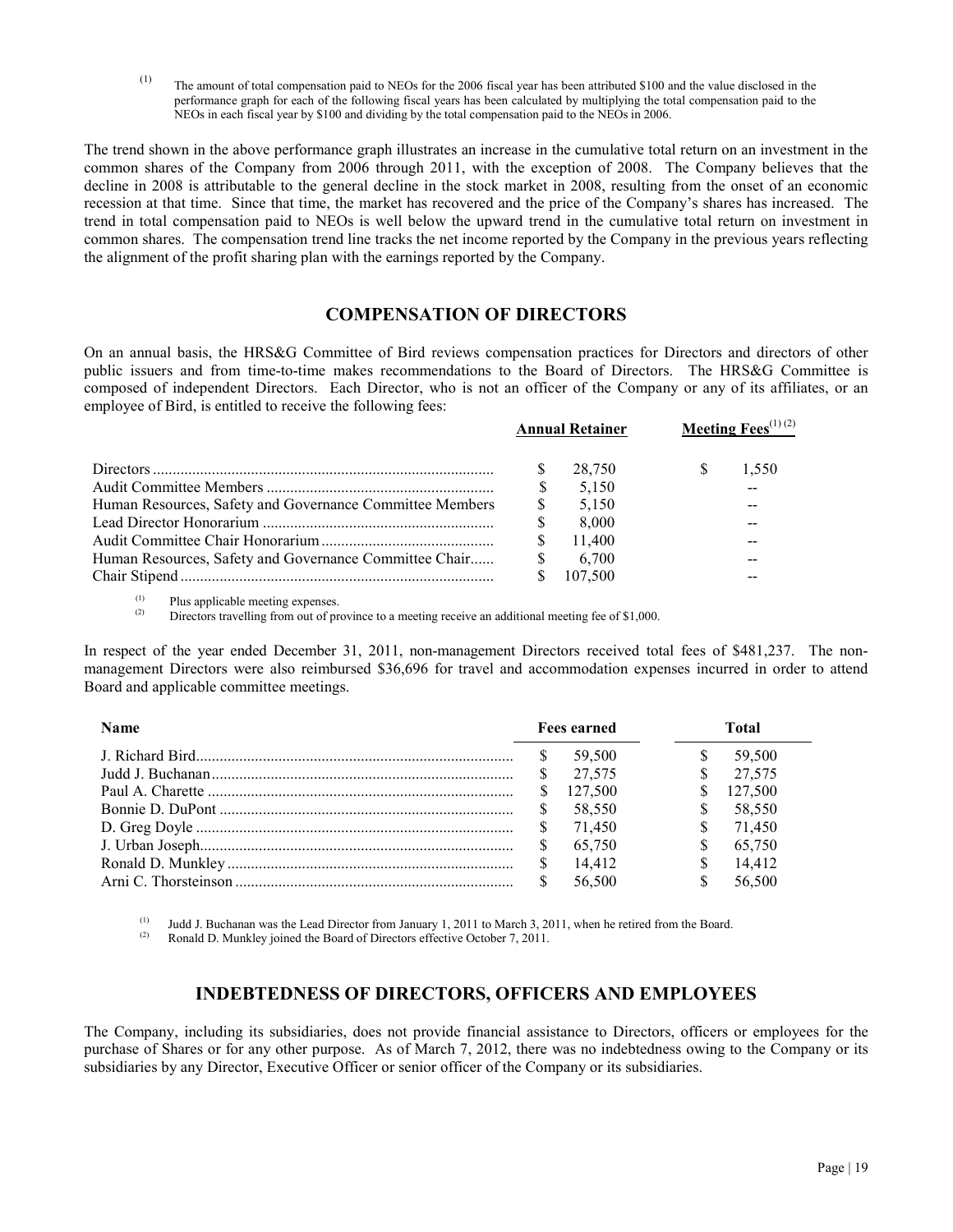# **DIRECTORS' AND OFFICERS' LIABILITY INSURANCE**

The Company indemnifies the directors and officers against losses arising from claims against them for their acts, errors or omissions as such. The Company maintains liability insurance for its directors and officers in the event they are sued in relation to the performance of their duties as directors or officers of the Company and its subsidiaries including legal defence costs.

The policy element for such liability and indemnification was \$25 million in 2011 (\$25 million — 2010).

# **INTERESTS OF INFORMED PERSONS IN MATERIAL TRANSACTIONS**

During 2011, Bird was involved in several construction contracts with Shelter Canadian Properties Limited or companies affiliated with them. Shelter Canadian Properties Limited is controlled by the family of Mr. Thorsteinson, a Director of the Company. All contracts with Shelter Canadian Properties Limited or companies affiliated with them were completed on construction terms typical in the industry.

# **ADDITIONAL INFORMATION**

A comprehensive description of the Company as well as a summary of risk factors applicable to the Company are set out in the Company's latest available Annual Information Form ("AIF") and latest available MD&A. Copies of the AIF and the Company's consolidated annual financial statements and management's discussion and analysis of results of operations for the year ended December 31, 2011 and any interim consolidated financial statements of the issuer that have been filed for any period after the end of the Company's most recently completed financial year, are available to anyone, upon request, from the Corporate Secretary of the Company at 5403 Eglinton Avenue West, Toronto, Ontario M9C 5K6. Such copies will be sent to any shareholders without charge. Additional information relating to the Company is available on SEDAR at www.sedar.com and financial information relating to the Company is provided in the Company's consolidated financial statements and managements' discussion and analysis of results of operations and financial position for the year ended December 31, 2011.

# **APPROVAL BY THE BOARD OF DIRECTORS**

The contents of this Circular and its sending to the Shareholders have been unanimously approved by the Board of Directors. A copy of this Circular has been sent to each Director of the Company, each Shareholder entitled to notice of the Meeting and the Company's auditors.

March **7**, 2012

By order of the Board of Directors

(Signed) Paul A. Charette

Paul A. Charette Chair of the Board of Directors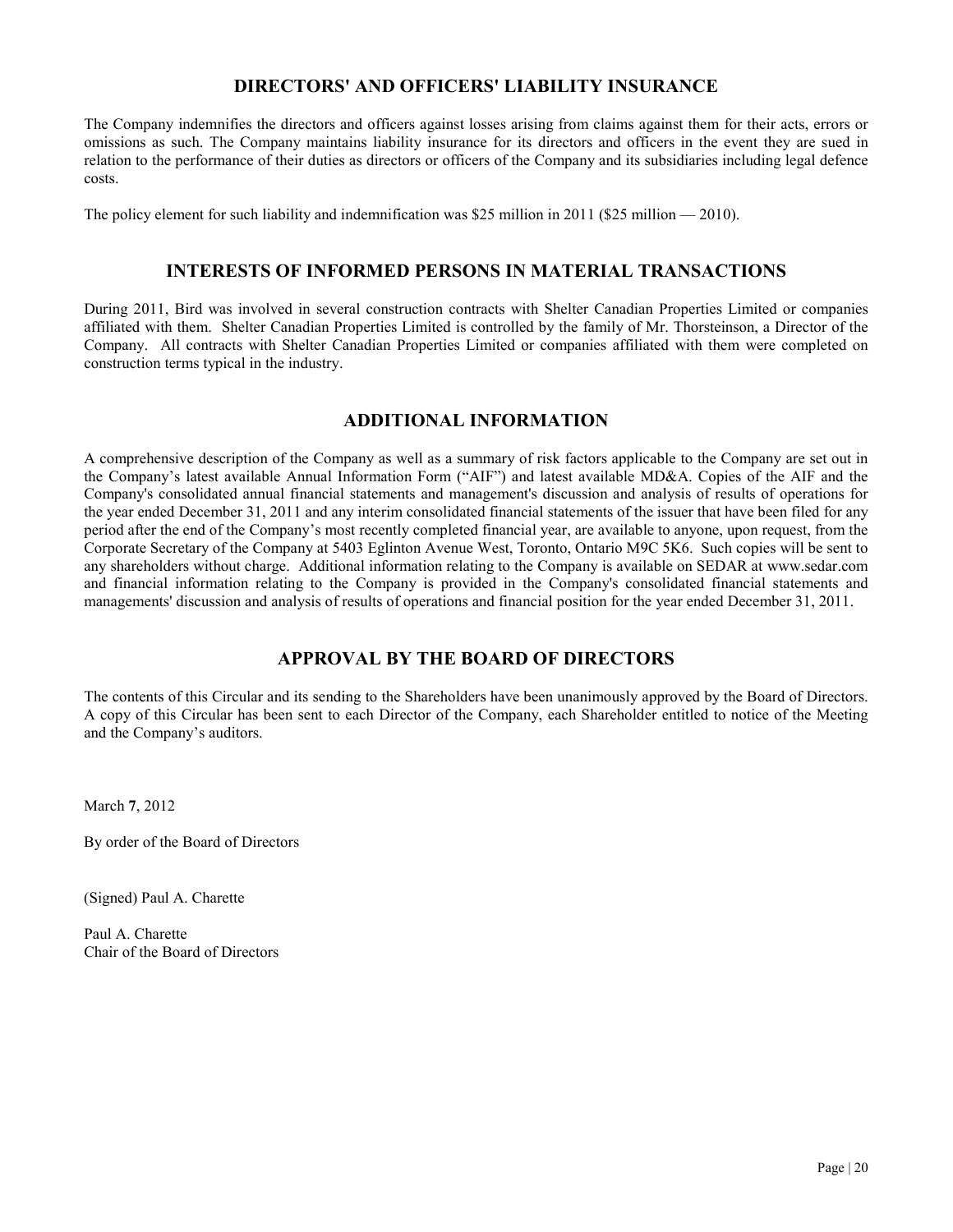# **SCHEDULE A**

# **CORPORATE GOVERNANCE GUIDELINES AND BOARD OF DIRECTORS MANDATE**

The Board of Directors (the "Board of Directors") of Bird Construction Inc. (the "Company" or "Bird") is elected by the Company's Shareholders (the "Shareholders") and is responsible for the stewardship of the investments, affairs and business of the Company in accordance with obligations under the articles of incorporation, by-laws and applicable law.

Within its stewardship responsibility, the Board of Directors' role is to preserve and enhance the viability of the Company and to ensure that it is managed with a view to the best interests of the Company. The Board of Directors delegates the responsibility for the day-to-day conduct of business to management of the Company, through its Chief Executive Officer ("CEO"), within a policy and budget framework established by the Board of Directors. In executing their responsibilities, each of the members of the Board of Directors is entitled to rely in good faith on the advice, reports and opinions of management of the Company.

# **Core Responsibilities**

#### *Board of Directors*

The core responsibilities of the Board of Directors include stewardship and oversight in the following areas:

- *i. Strategic Planning and Annual Business Plan* The Board of Directors ensures that the Company adopts a strategic and annual planning process to guide its activities. The Board of Directors meets periodically to review the plans. In addition, at each regular meeting, the Board of Directors reviews the Company's overall business strategies, its business plan, as well as major strategic initiatives to evaluate whether the Company's proposed actions are generally in accordance with its objectives.
- *ii. Identification of Principal Risks*

The Board of Directors, directly and through the Audit and the Human Resources, Safety and Governance Committees, reviews the principal risks of the Company's business and the appropriateness of the systems put in place to manage these risks.

*iii. Selection and Remuneration of the CEO and the Senior Management Team*

The Board of Directors is responsible for selecting the CEO and for approving the selection of the members of the senior management team. Communication with the management team is through the CEO and the Board of Directors is responsible for judging the effectiveness of the CEO. The Board of Directors is also responsible for providing an effective system of remuneration. These functions are performed with the benefit of advice from the Human Resources, Safety and Governance ("HRS&G") Committee.

*iv. Succession Planning*

On a regular basis, the Board of Directors reviews a succession plan, developed by management, addressing the policies and principles for selecting a successor to the CEO and other key senior management positions, both in an emergency situation and in the ordinary course of business. The succession plan should include an assessment of the experience, performance, skills and planned career paths for possible successors to the CEO currently in the Company's senior management.

*v. Financial Reporting and Internal Controls*

The Board of Directors, acting through the Audit Committee, oversees the financial reporting and disclosures of the Company. This includes monitoring the implementation of appropriate internal control systems to ensure the accuracy and timeliness of the information. It also includes monitoring and administration of the Whistle Blower Policy, which provides for an anonymous method of delivering complaints with respect to accounting, internal control and auditing matters.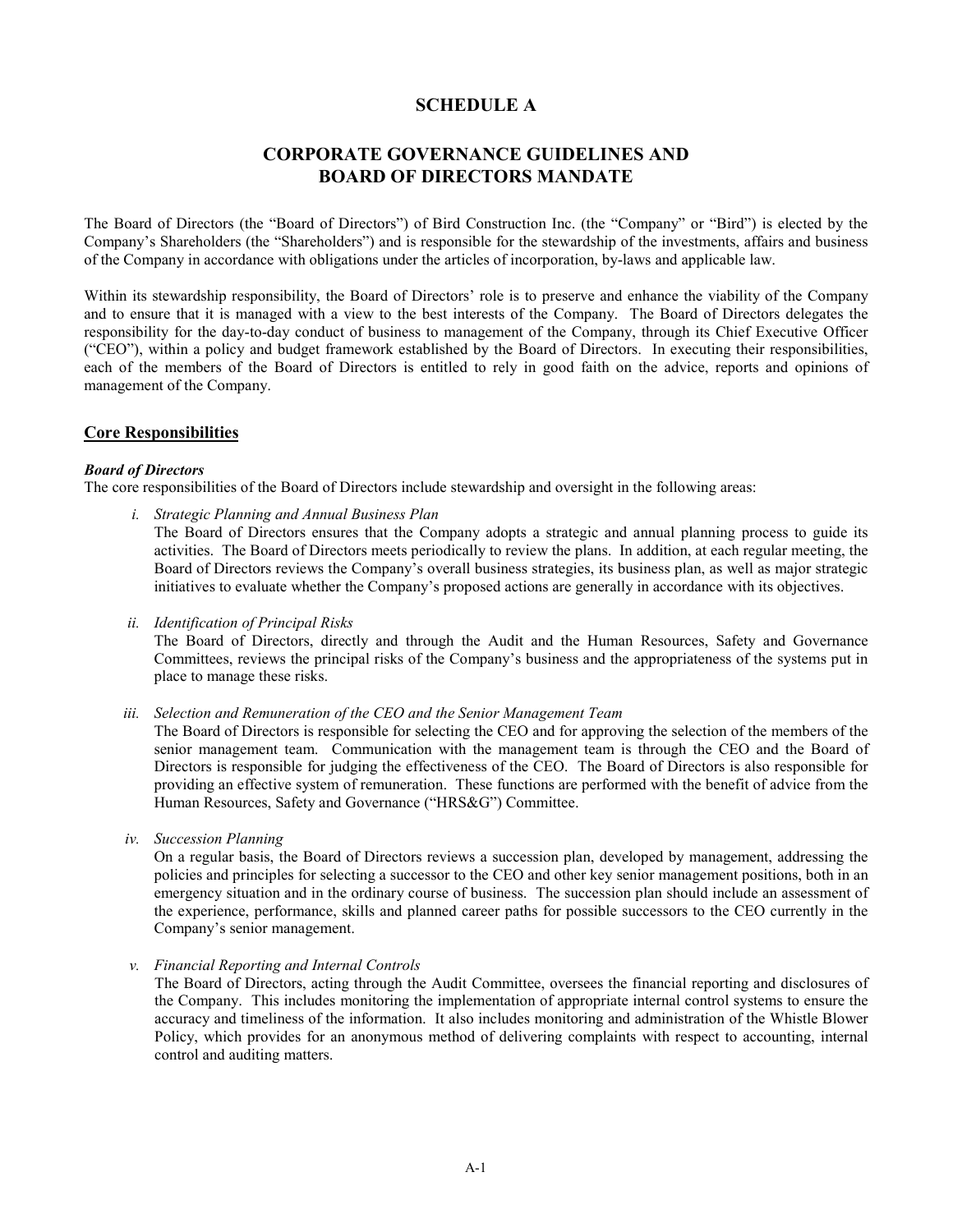- *vi. Financial Planning and Investments*
	- a. Business Plan

Review and approve the Company's Annual Business Plan, including the annual Operating and Capital Budgets. Review periodic financial forecasts.

b. Investment Opportunities

Review and assess investment opportunities of a value exceeding management's authority, in accordance with procedures established by the Board from time-to-time.

c. Guidelines and Policies

Review and approve guidelines and policies for the investing of cash in money market products and marketable securities and review reports from management of the Company on the results of such investments against established policies and benchmarks.

d. Additional Funds for Investment

Review and assess management's plans with respect to raising additional funds, whether through debt or capital, in accordance with procedures established by the Board from time-to-time.

# **Board Composition**

### *Board Composition*

The composition of the Board should balance the following goals:

- i. The size of the Board should facilitate substantive discussions of the whole Board in which each Director ("Director") can participate meaningfully;
- ii. The composition of the Board should encompass a broad range of skills, expertise, industry knowledge, diversity of opinion and contacts relevant to the affairs and business of the Company; and
- iii. Membership on the Board shall include an appropriate number of members whom the Board has determined have no material relationship with the Company or the Company's principal Shareholders and who are otherwise considered independent as contemplated by the corporate governance guidelines published by the Canadian Securities Administrators (the "CSA Guidelines") and under the rules of the Toronto Stock Exchange ("TSX").

#### *Selection of Directors*

The HRS&G Committee is responsible for recommending to the Board, from time-to-time, a list of potential Directors meeting the Company's general criteria for Board membership, as well as suitable nominees to fill specific vacancies occurring between annual meetings of Shareholders. The processes used by the committee as well as the basis for its recommendations are outlined in the terms of reference for the HRS&G Committee. The Board of Directors is responsible for selecting nominees for election to membership on the Board for presentation at the annual meetings of Shareholders.

#### *Orientation and Continuing Education*

The HRS&G Committee is responsible for the continuing education of Directors as outlined in the committee's terms of reference.

### **Board Committees**

#### *Committees*

The standing committees of the Board of Directors are the Audit Committee and the Human Resources, Safety and Governance Committee. Each of these committees has written terms of reference (acting as a form of committee charter) satisfying at a minimum, applicable legislative and TSX rules.

All Directors, whether members of specific committees or not, may request attendance at any committee meeting and may make suggestions to committee chairs for additions to the agenda of the committee or to request that an item from a committee agenda be considered by the Board. Each committee chair will give periodic reports of the committee's activities to its respective Board.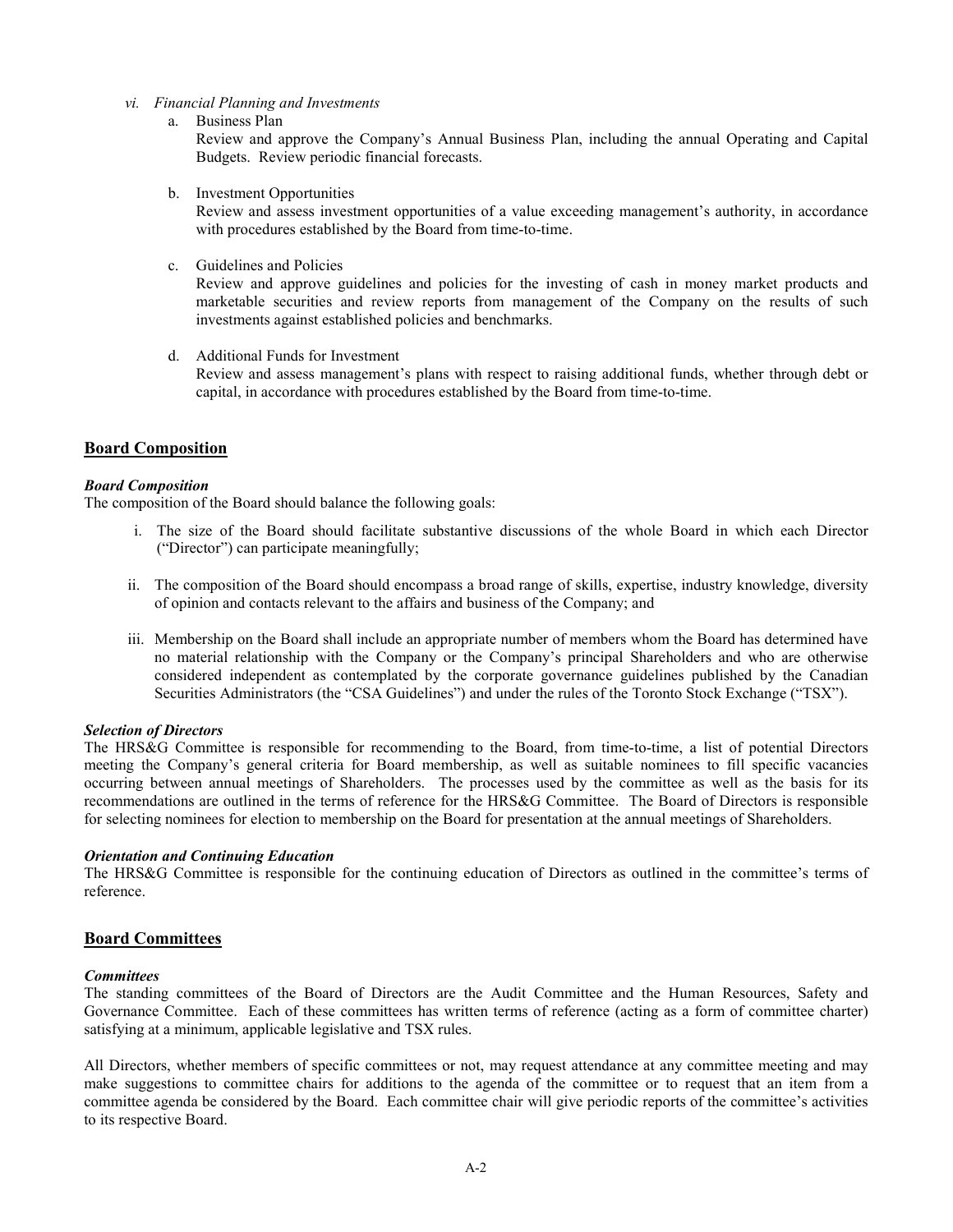#### *Assignment of Committee Members*

The Board of Directors is responsible for recommending the assignment of Board members to its committees and the selection of the committee chairs.

### **Board Meeting Procedures**

#### *Frequency of Meetings*

The Board holds regularly scheduled meetings on a quarterly basis as well as additional special meetings to consider particular issues. Special meetings may be called from time-to-time as determined by the needs of the Company.

#### *Selection of Agenda Items for Board Meetings*

The chair establishes the agendas for Board meetings. Any Board member, however, may recommend the inclusion of specific agenda items. The agenda is distributed in advance of a meeting to each Director.

#### *Board Materials Distributed in Advance*

Information, data and presentation materials that are important to the Board's understanding of the affairs and business of the Company are distributed in writing to the Board before each meeting. Management of the Company should provide materials that are as concise as possible while giving Directors sufficient information, and time for review (subject to availability of time sensitive materials), to make informed decisions. Under certain circumstances, written materials may be unavailable to Directors in advance of a meeting, and certain items to be discussed at Board meetings may be of a sensitive nature such that the distribution of materials on these matters prior to the Board meeting would not be appropriate.

#### *Management at Meetings*

The Board invites members of management of the Company, in addition to the President and Chief Executive Officer ("CEO") and the Chief Financial Officer ("CFO"), to attend Board meetings and to make presentations and provide additional insight into the various issues brought before the Board.

#### *In Camera Meetings*

To encourage free and open discussion and communication among the independent members of the Board, the Directors meet during, or at the end of each regularly scheduled Board meeting or as required at each special Board meeting, without nonindependent Directors and members of management present.

#### **Expectations of Directors**

#### *Commitment and Attendance*

All Directors should make every effort to attend all meetings of the Board and meetings of committees of which they are members. Although attendance in person is encouraged, members may attend by telephone to mitigate schedule conflicts.

#### *Participation in Meetings*

Each Director should be sufficiently familiar with the affairs and business of the Company, including its financial statements and capital structure, and the risks it faces, to facilitate active and effective participation in the deliberations of the Board and of each committee on which he or she serves.

#### *Financial Knowledge*

One of the most important roles of the Board is to monitor financial performance. A Director must know how to read financial statements, and should understand the use of financial ratios and other indices for evaluating financial performance.

#### *Ethical Business Conduct*

The Company has adopted a written code of ethics. All Directors are made aware that they are expected to exhibit high standards of personal integrity, honesty and ethical business conduct, disclose any potential conflict of interest and abide by the Company's trading blackout period policies.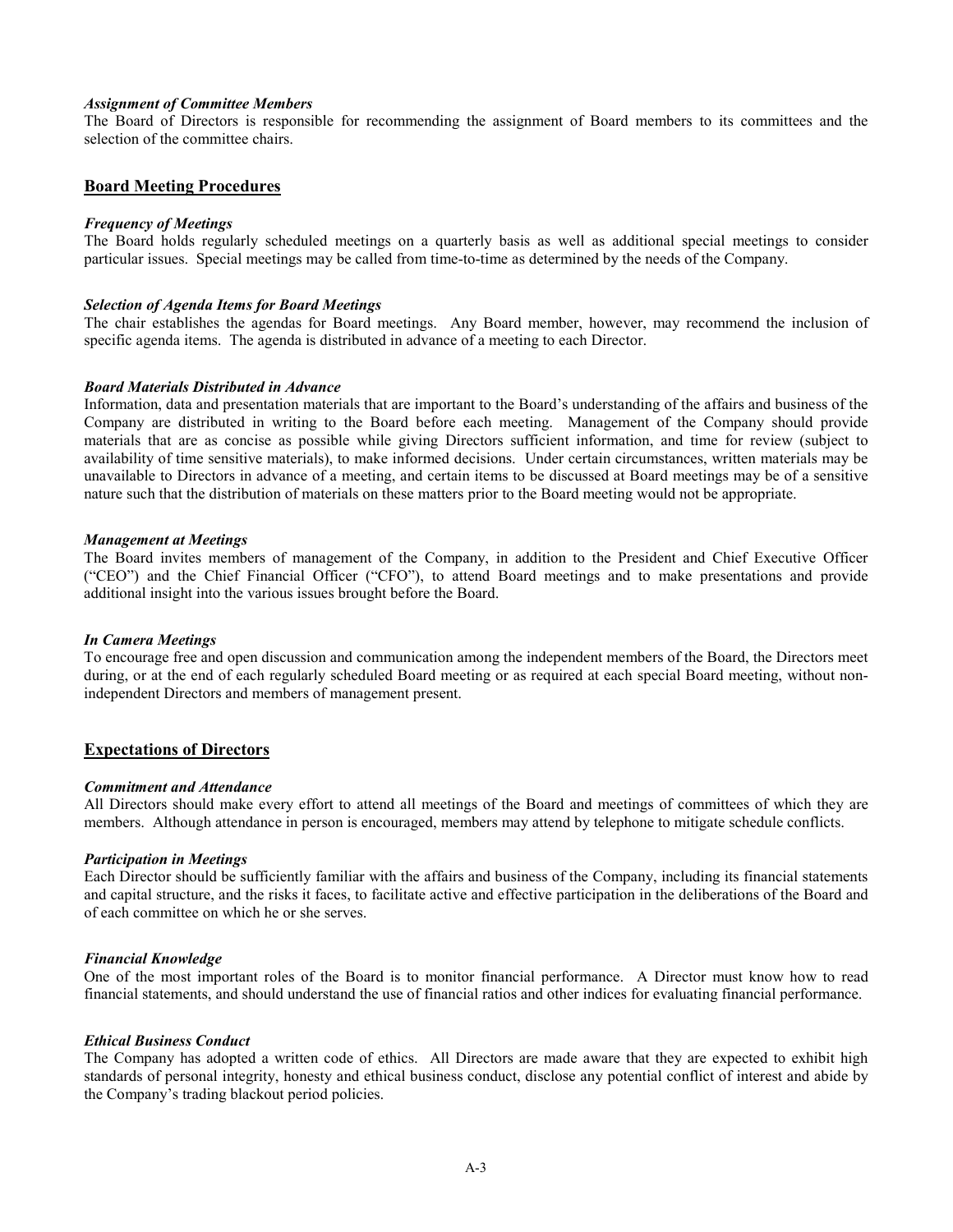### *Other Directorships*

The Company values the experience Directors bring from other Boards on which they serve, but recognizes that those Boards may also present demands on a Director's time and availability, and may also present conflicts or legal issues. Directors should advise the Chair of the HRS&G Committee before accepting any new membership on other Boards of directors or trustees or any other significant commitment involving an affiliation with other related businesses or governmental shares.

#### *Contact with Management*

All Directors are invited to contact the CEO at any time to discuss any aspect of the affairs or business of the Company. While respecting organizational relationships and lines of communication, Directors have complete access to other members of management. There will be frequent opportunities for Directors to meet with the CEO, CFO and other members of management of the Company in Board and committee meetings and in other formal or informal settings.

#### *Confidentiality*

The proceedings and deliberations of the Board and its committees are confidential. Each Director shall maintain the confidentiality of information received in connection with his or her services.

### **Board Compensation**

The Board, acting through the HRS&G Committee, conducts a review on a regular basis of the components and amount of Board compensation in relation to other similar companies.

### **Chair of the Board**

#### *General Functions*

The Chair of the Board (the "Chair") shall provide leadership to the Board with respect to its functions as described in these guidelines and as otherwise may be appropriate. The Chair shall act as chair of meetings of the Board and, for such purpose, shall determine the agenda for each meeting of the Board in consultation with the Corporate Secretary.

The Chair shall oversee the preparation for and management of, and he or she shall preside over, meetings of the Shareholders of the Company.

#### *Additional Responsibilities*

The duties and responsibilities for the position of Chair shall also include the following:

- i. Establishing procedures to govern the Board's work including the location and time of meetings of the Board and the procedures to be followed with respect to meetings of the Board, including determining who may be present at such meetings in addition to the Directors and the Corporate Secretary;
- ii. Ensuring the Board has adequate resources, especially by way of full, timely and relevant information to support its decision-making requirements;
- iii. Working with the chairs of the Board committees to coordinate the schedule of meetings for such committees;
- iv. Ensuring that delegated committee functions are carried out and reported to the Board;
- v. Attending, as required, all meetings of Board committees;
- vi. Meeting periodically with the Corporate Secretary to review governance issues including the level of communication between management and the Board; and
- vii. Carrying out such other duties as may be reasonably requested by the Board as a whole, depending on its evolving needs and circumstances.